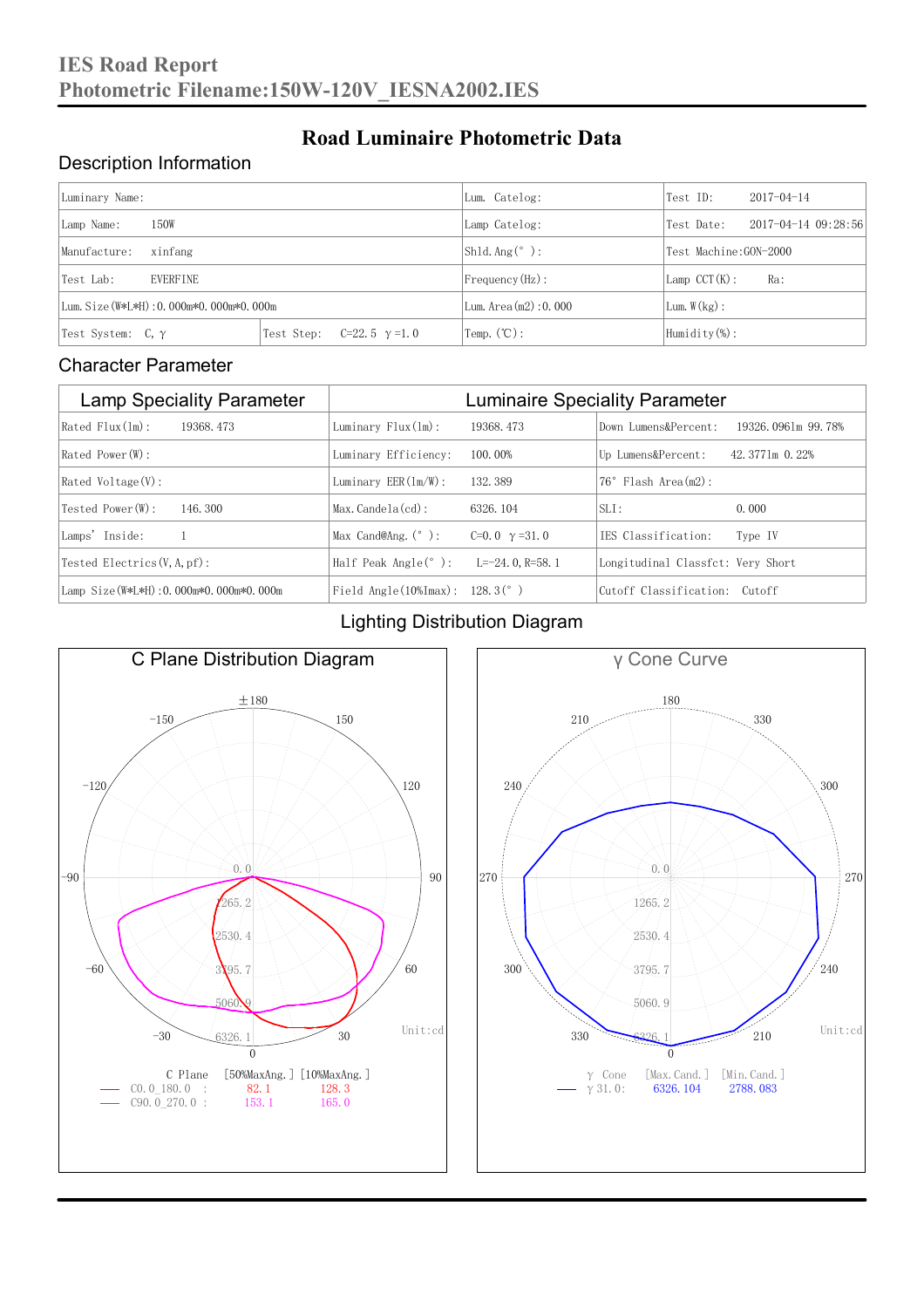### **2D Plane Light Intensity Distribution Curve**

| Lum. Name:           | Lum.Catelog:          | Test ID:<br>2017-04-14         |
|----------------------|-----------------------|--------------------------------|
| Lamp Name: 150W      | Lamp Catelog:         | Test Lab: EVERFINE             |
| Manufacture: xinfang | Test Machine:GON-2000 | Test Date: 2017-04-14 09:28:56 |

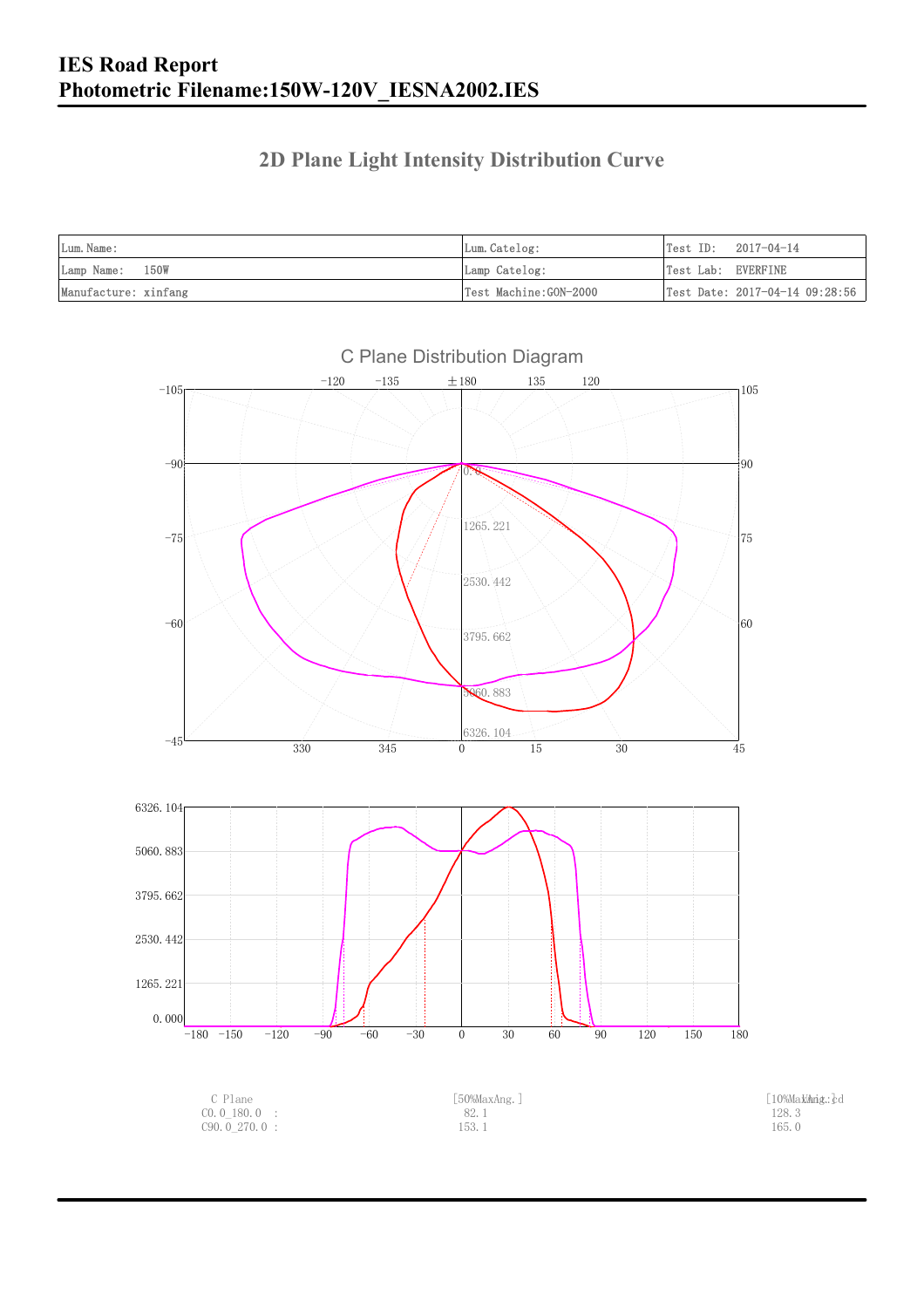### **3D Light Intensity Distribution Modal**

| Lum. Name:           | Lum.Catelog:          | $\textsf{Test ID:} \quad 2017-04-14$ |
|----------------------|-----------------------|--------------------------------------|
| Lamp Name: 150W      | Lamp Catelog:         | Test Lab: EVERFINE                   |
| Manufacture: xinfang | Test Machine:GON-2000 | Test Date: 2017-04-14 09:28:56       |

#### 3D Light Intensity Distribution Modal

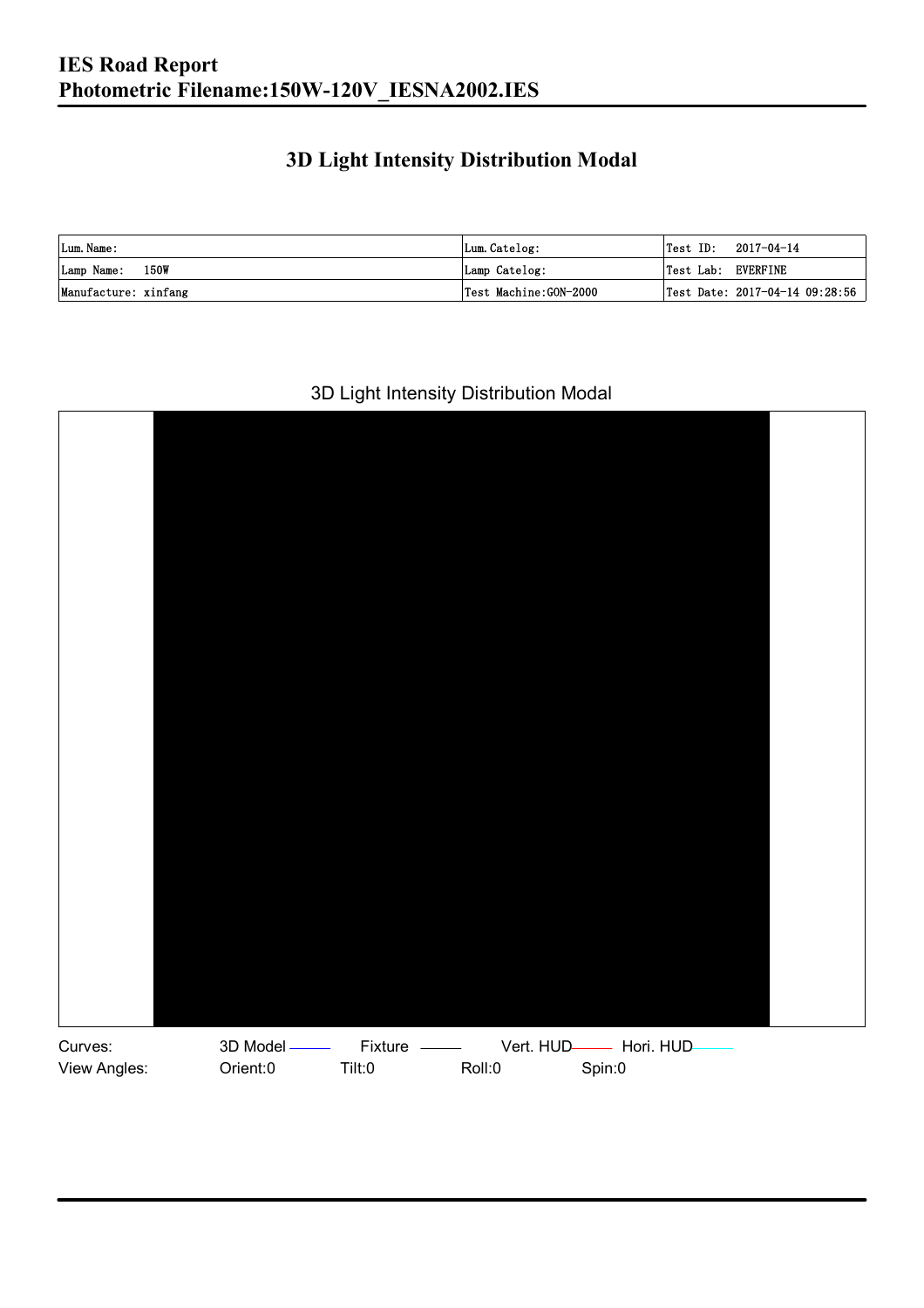#### **IES Road Report Photometric Filename:150W-120V\_IESNA2002.IES**

### **Zonal Flux Tabulation**

| Zone $(\gamma)$ | Zone Flux     | Sums Flux | Zone%Lamp | Sums%Lamp | Zone $(\gamma)$ | Zone Flux | Sums Flux | Zone%Lamp            | Sums%Lamp |
|-----------------|---------------|-----------|-----------|-----------|-----------------|-----------|-----------|----------------------|-----------|
|                 | $(\text{lm})$ | (1m)      |           |           |                 | (1m)      | (1m)      |                      |           |
| $0.0-1.0$       | 4.85          | 4.85      | 0.03      | 0.03      | $45.0 - 46.0$   | 353.42    | 353.42    | 1.82                 | 1.82      |
| $1.0 - 2.0$     | 14.55         | 19.41     | 0.08      | 0.10      | 46.0-47.0       | 356.78    | 710.20    | 1.84                 | 3.67      |
| $2.0 - 3.0$     | 24.23         | 43.63     | 0.13      | 0.23      | 47.0-48.0       | 359.78    | 1069.98   | 1.86                 | 5.52      |
| $3.0 - 4.0$     | 33.86         | 77.49     | 0.17      | 0.40      | 48.0-49.0       | 362.33    | 1432.31   | 1.87                 | 7.40      |
| $4.0 - 5.0$     | 43.44         | 120.93    | 0.22      | 0.62      | 49.0 $-50.0$    | 364.42    | 1796.73   | 1.88                 | 9.28      |
| $5.0 - 6.0$     | 52.96         | 173.89    | 0.27      | 0.90      | $50.0 - 51.0$   | 366.04    | 2162.77   | 1.89                 | 11.17     |
| $6.0 - 7.0$     | 62.41         | 236.30    | 0.32      | 1.22      | $51.0 - 52.0$   | 367.19    | 2529.96   | 1.90                 | 13.06     |
| $7.0 - 8.0$     | 71.78         | 308.08    | 0.37      | 1.59      | $52.0 - 53.0$   | 367.82    | 2897.79   | 1.90                 | 14.96     |
| $8.0 - 9.0$     | 81.05         | 389.13    | 0.42      | 2.01      | $53.0 - 54.0$   | 367.88    | 3265.67   | 1.90                 | 16.86     |
| $9.0 - 10.0$    | 90.24         | 479.37    | 0.47      | 2.48      | $54.0 - 55.0$   | 367.29    | 3632.96   | 1.90                 | 18.76     |
| $10.0 - 11.0$   | 99.34         | 578.71    | 0.51      | 2.99      | $55.0 - 56.0$   | 366.07    | 3999.03   | 1.89                 | 20.65     |
| $11.0 - 12.0$   | 108.36        | 687.07    | 0.56      | 3.55      | $56.0 - 57.0$   | 364.18    | 4363.21   | 1.88                 | 22.53     |
| $12.0 - 13.0$   | 117.30        | 804.37    | 0.61      | 4.15      | $57.0 - 58.0$   | 361.34    | 4724.56   | 1.87                 | 24.39     |
| $13.0 - 14.0$   | 126.16        | 930.53    | 0.65      | 4.80      | $58.0 - 59.0$   | 357.23    | 5081.78   | 1.84                 | 26.24     |
| $14.0 - 15.0$   | 134.95        | 1065.49   | 0.70      | 5.50      | $59.0 - 60.0$   | 351.83    | 5433.61   | 1.82                 | 28.05     |
| $15.0 - 16.0$   | 143.68        | 1209.17   | 0.74      | 6.24      | $60.0 - 61.0$   | 345.22    | 5778.83   | 1.78                 | 29.84     |
| $16.0 - 17.0$   | 152.38        | 1361.55   | 0.79      | 7.03      | $61.0 - 62.0$   | 337.41    | 6116.24   | 1.74                 | 31.58     |
| $17.0 - 18.0$   | 161.07        | 1522.62   | 0.83      | 7.86      | $62.0 - 63.0$   | 328.56    | 6444.80   | 1.70                 | 33.27     |
| $18.0 - 19.0$   | 169.73        | 1692.35   | 0.88      | 8.74      | $63.0 - 64.0$   | 318.81    | 6763.61   | 1.65                 | 34.92     |
| $19.0 - 20.0$   | 178.39        | 1870.74   | 0.92      | 9.66      | $64.0 - 65.0$   | 308.52    | 7072.13   | 1.59                 | 36.51     |
| $20.0 - 21.0$   | 187.02        | 2057.76   | 0.97      | 10.62     | $65.0 - 66.0$   | 298.34    | 7370.47   | 1.54                 | 38.05     |
| $21.0 - 22.0$   | 195.63        | 2253.39   | 1.01      | 11.63     | $66.0 - 67.0$   | 288.51    | 7658.98   | 1.49                 | 39.54     |
| $22.0 - 23.0$   | 204.21        | 2457.60   | 1.05      | 12.69     | $67.0 - 68.0$   | 278.88    | 7937.86   | 1.44                 | 40.98     |
| $23.0 - 24.0$   | 212.74        | 2670.35   | 1.10      | 13.79     | $68.0 - 69.0$   | 270.00    | 8207.86   | 1.39                 | 42.38     |
| $24.0 - 25.0$   | 221.16        | 2891.51   | 1.14      | 14.93     | 69.0-70.0       | 261.42    | 8469.28   | 1.35                 | 43.73     |
| $25.0 - 26.0$   | 229.52        | 3121.03   | 1.18      | 16.11     | $70.0 - 71.0$   | 251.95    | 8721.23   | 1.30                 | 45.03     |
| $26.0 - 27.0$   | 237.80        | 3358.83   | 1.23      | 17.34     | $71.0 - 72.0$   | 241.78    | 8963.01   | 1.25                 | 46.28     |
| $27.0 - 28.0$   | 245.94        | 3604.77   | 1.27      | 18.61     | $72.0 - 73.0$   | 231.17    | 9194.18   | 1.19                 | 47.47     |
| $28.0 - 29.0$   | 253.93        | 3858.70   | 1.31      | 19.92     | $73.0 - 74.0$   | 219.15    | 9413.33   | 1.13                 | 48.60     |
| 29.0-30.0       | 261.79        | 4120.50   | 1.35      | 21.27     | 74.0-75.0       | 203.88    | 9617.21   | $1.\,\allowbreak 05$ | 49.65     |
| $30.0 - 31.0$   | 269.48        | 4389.98   | 1.39      | 22.67     | $75.0 - 76.0$   | 183.92    | 9801.13   | 0.95                 | 50.60     |
| $31.0 - 32.0$   | 276.92        | 4666.89   | 1.43      | 24.10     | 76.0-77.0       | 160.55    | 9961.69   | 0.83                 | 51.43     |
| $32.0 - 33.0$   | 284.09        | 4950.98   | 1.47      | 25.56     | $77.0 - 78.0$   | 138.53    | 10100.22  | 0.72                 | 52.15     |
| $33.0 - 34.0$   | 291.06        | 5242.05   | 1.50      | 27.06     | 78.0-79.0       | 117.26    | 10217.47  | 0.61                 | 52.75     |
| $34.0 - 35.0$   | 297.88        | 5539.93   | 1.54      | 28.60     | $79.0 - 80.0$   | 92.20     | 10309.67  | 0.48                 | 53.23     |
| $35.0 - 36.0$   | 304.41        | 5844.34   | 1.57      | 30.17     | $80.0 - 81.0$   | 68.35     | 10378.02  | 0.35                 | 53.58     |
| $36.0 - 37.0$   | 310.63        | 6154.97   | 1.60      | 31.78     | $81.0 - 82.0$   | 49.14     | 10427.15  | 0.25                 | 53.84     |
| $37.0 - 38.0$   | 316.57        | 6471.54   | 1.63      | 33.41     | $82.0 - 83.0$   | 32.90     | 10460.06  | 0.17                 | 54.01     |
| $38.0 - 39.0$   | 322.20        | 6793.74   | 1.66      | 35.08     | $83.0 - 84.0$   | 20.35     | 10480.41  | 0.11                 | 54.11     |
| $39.0 - 40.0$   | 327.50        | 7121.24   | 1.69      | 36.77     | 84.0-85.0       | 10.51     | 10490.92  | 0.05                 | 54.16     |
| $40.0 - 41.0$   | 332.47        | 7453.72   | 1.72      | 38.48     | 85.0-86.0       | 4.02      | 10494.94  | 0.02                 | 54.19     |
| $41.0 - 42.0$   | 337.15        | 7790.86   | 1.74      | 40.22     | $86.0 - 87.0$   | 1.45      | 10496.39  | 0.01                 | 54.19     |
| $42.0 - 43.0$   | 341.54        | 8132.40   | 1.76      | 41.99     | $87.0 - 88.0$   | 0.83      | 10497.22  | 0.00                 | 54.20     |
| $43.0 - 44.0$   | 345.75        | 8478.15   | 1.79      | 43.77     | 88.0-89.0       | 0.58      | 10497.79  | 0.00                 | 54.20     |
| $44.0 - 45.0$   | 349.75        | 8827.90   | 1.81      | 45.58     | $89.0 - 90.0$   | 0.41      | 10498.20  | 0.00                 | 54.20     |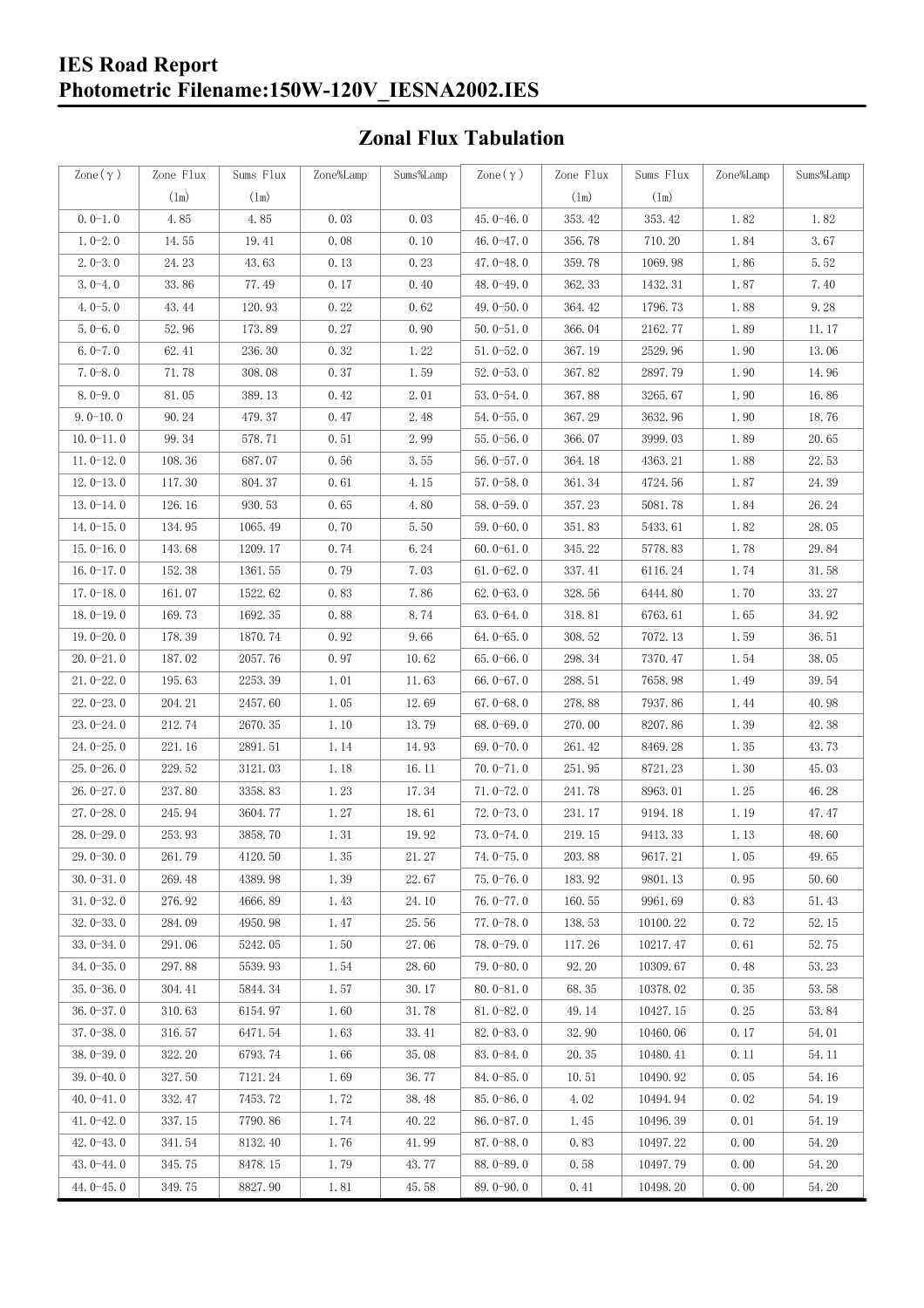#### **IES Road Report Photometric Filename:150W-120V\_IESNA2002.IES**

# **Zonal Flux Tabulation - (Cont.)**

| Zone $(\gamma)$ | Zone Flux | Sums Flux | Zone%Lamp | Sums%Lamp | Zone $(\gamma)$ | Zone Flux | Sums Flux | Zone%Lamp | Sums%Lamp |
|-----------------|-----------|-----------|-----------|-----------|-----------------|-----------|-----------|-----------|-----------|
|                 | (1m)      | (1m)      |           |           |                 | (1m)      | $(\ln)$   |           |           |
| $90.0 - 91.0$   | 0.36      | 0.36      | 0.00      | 0.00      | $135.0 - 136.0$ | 0.64      | 0.64      | 0.00      | 0.00      |
| $91.0 - 92.0$   | 0.35      | 0.71      | 0.00      | 0.00      | 136.0-137.0     | 0.63      | 1.26      | 0.00      | 0.01      |
| $92.0 - 93.0$   | 0.36      | 1.07      | 0.00      | 0.01      | 137.0-138.0     | 0.61      | 1.88      | 0.00      | 0.01      |
| 93.0-94.0       | 0.36      | 1.43      | 0.00      | 0.01      | 138.0-139.0     | 0.60      | 2.47      | 0.00      | 0.01      |
| $94.0 - 95.0$   | 0.37      | 1.80      | 0.00      | 0.01      | 139.0-140.0     | 0.58      | 3.06      | 0.00      | 0.02      |
| $95.0 - 96.0$   | 0.38      | 2.17      | 0.00      | 0.01      | $140.0 - 141.0$ | 0.57      | 3.63      | 0.00      | 0.02      |
| $96.0 - 97.0$   | 0.38      | 2.56      | 0.00      | 0.01      | 141.0-142.0     | 0.56      | 4.19      | 0.00      | 0.02      |
| $97.0 - 98.0$   | 0.39      | 2.95      | 0.00      | 0.02      | 142.0-143.0     | 0.55      | 4.74      | 0.00      | 0.02      |
| 98.0-99.0       | 0.41      | 3.36      | 0.00      | 0.02      | 143.0-144.0     | 0.54      | 5.27      | 0.00      | 0.03      |
| $99.0 - 100.0$  | 0.42      | 3.78      | 0.00      | 0.02      | 144.0-145.0     | 0.53      | 5.80      | 0.00      | 0.03      |
| $100.0 - 101.0$ | 0.44      | 4.22      | 0.00      | 0.02      | $145.0 - 146.0$ | 0.52      | 6.31      | 0.00      | 0.03      |
| $101.0 - 102.0$ | 0.46      | 4.67      | 0.00      | 0.02      | 146.0-147.0     | 0.51      | 6.82      | 0.00      | 0.04      |
| $102.0 - 103.0$ | 0.48      | 5.15      | 0.00      | 0.03      | 147.0-148.0     | 0.50      | 7.32      | 0.00      | 0.04      |
| $103.0 - 104.0$ | 0.50      | 5.65      | 0.00      | 0.03      | 148.0-149.0     | 0.50      | 7.82      | 0.00      | 0.04      |
| $104.0 - 105.0$ | 0.53      | 6.18      | 0.00      | 0.03      | $149.0 - 150.0$ | 0.48      | 8.30      | 0.00      | 0.04      |
| $105.0 - 106.0$ | 0.55      | 6.73      | 0.00      | 0.03      | $150.0 - 151.0$ | 0.46      | 8.77      | 0.00      | 0.05      |
| $106.0 - 107.0$ | 0.58      | 7.31      | 0.00      | 0.04      | $151.0 - 152.0$ | 0.45      | 9.22      | 0.00      | 0.05      |
| $107.0 - 108.0$ | 0.60      | 7.92      | 0.00      | 0.04      | $152.0 - 153.0$ | 0.43      | 9.65      | 0.00      | 0.05      |
| $108.0 - 109.0$ | 0.62      | 8.54      | 0.00      | 0.04      | $153.0 - 154.0$ | 0.42      | 10.07     | 0.00      | 0.05      |
| $109.0 - 110.0$ | 0.65      | 9.19      | 0.00      | 0.05      | 154.0-155.0     | 0.40      | 10.47     | 0.00      | 0.05      |
| $110.0 - 111.0$ | 0.66      | 9.85      | 0.00      | 0.05      | $155.0 - 156.0$ | 0.38      | 10.85     | 0.00      | 0.06      |
| $111.0 - 112.0$ | 0.68      | 10.52     | 0.00      | 0.05      | $156.0 - 157.0$ | 0.36      | 11.22     | 0.00      | 0.06      |
| $112.0 - 113.0$ | 0.69      | 11.21     | 0.00      | 0.06      | 157.0-158.0     | 0.35      | 11.56     | 0.00      | 0.06      |
| $113.0 - 114.0$ | 0.69      | 11.90     | 0.00      | 0.06      | 158.0-159.0     | 0.33      | 11.89     | 0.00      | 0.06      |
| $114.0 - 115.0$ | 0.70      | 12.60     | 0.00      | 0.07      | $159.0 - 160.0$ | 0.31      | 12.21     | 0.00      | 0.06      |
| $115.0 - 116.0$ | 0.70      | 13.30     | 0.00      | 0.07      | $160.0 - 161.0$ | 0.30      | 12.51     | 0.00      | 0.06      |
| $116.0 - 117.0$ | 0.70      | 14.00     | 0.00      | 0.07      | $161.0 - 162.0$ | 0.29      | 12.79     | 0.00      | 0.07      |
| $117.0 - 118.0$ | 0.70      | 14.69     | 0.00      | 0.08      | $162.0 - 163.0$ | 0.27      | 13.06     | 0.00      | 0.07      |
| $118.0 - 119.0$ | 0.70      | 15.39     | 0.00      | 0.08      | $163.0 - 164.0$ | 0.26      | 13.32     | 0.00      | 0.07      |
| 119.0-120.0     | 0.71      | 16.10     | 0.00      | 0.08      | 164.0-165.0     | 0.24      | 13.56     | 0.00      | 0.07      |
| $120.0 - 121.0$ | 0.72      | 16.83     | 0.00      | 0.09      | $165.0 - 166.0$ | 0.23      | 13.79     | 0.00      | 0.07      |
| $121.0 - 122.0$ | 0.73      | 17.56     | 0.00      | 0.09      | $166.0 - 167.0$ | 0.22      | 14.01     | 0.00      | 0.07      |
| $122.0 - 123.0$ | 0.73      | 18.29     | 0.00      | 0.09      | $167.0 - 168.0$ | 0.21      | 14.22     | 0.00      | 0.07      |
| $123.0 - 124.0$ | 0.73      | 19.03     | 0.00      | 0.10      | $168.0 - 169.0$ | 0.21      | 14.43     | 0.00      | 0.07      |
| $124.0 - 125.0$ | 0.73      | 19.76     | 0.00      | 0.10      | $169.0 - 170.0$ | 0.20      | 14.63     | 0.00      | 0.08      |
| $125.0 - 126.0$ | 0.73      | 20.49     | 0.00      | 0.11      | $170.0 - 171.0$ | 0.19      | 14.81     | 0.00      | 0.08      |
| $126.0 - 127.0$ | 0.73      | $21.\,22$ | 0.00      | 0.11      | 171.0-172.0     | 0.17      | 14.98     | 0.00      | 0.08      |
| $127.0 - 128.0$ | 0.73      | 21.95     | 0.00      | 0.11      | 172.0-173.0     | 0.15      | 15.13     | 0.00      | 0.08      |
| $128.0 - 129.0$ | 0.72      | 22.67     | 0.00      | 0.12      | 173.0-174.0     | 0.13      | 15.27     | 0.00      | 0.08      |
| $129.0 - 130.0$ | 0.71      | 23.38     | 0.00      | 0.12      | 174.0-175.0     | 0.11      | 15.38     | 0.00      | 0.08      |
| $130.0 - 131.0$ | 0.70      | 24.08     | 0.00      | 0.12      | $175.0 - 176.0$ | 0.09      | 15.47     | 0.00      | 0.08      |
| $131.0 - 132.0$ | 0.69      | 24.76     | 0.00      | 0.13      | 176.0-177.0     | 0.07      | 15.54     | 0.00      | 0.08      |
| $132.0 - 133.0$ | 0.67      | 25.44     | 0.00      | 0.13      | $177.0 - 178.0$ | 0.05      | 15.59     | 0.00      | 0.08      |
| $133.0 - 134.0$ | 0.66      | 26.10     | 0.00      | 0.13      | 178.0-179.0     | 0.03      | 15.62     | 0.00      | 0.08      |
| $134.0 - 135.0$ | 0.65      | 26.74     | 0.00      | 0.14      | $179.0 - 180.0$ | 0.01      | 15.63     | 0.00      | 0.08      |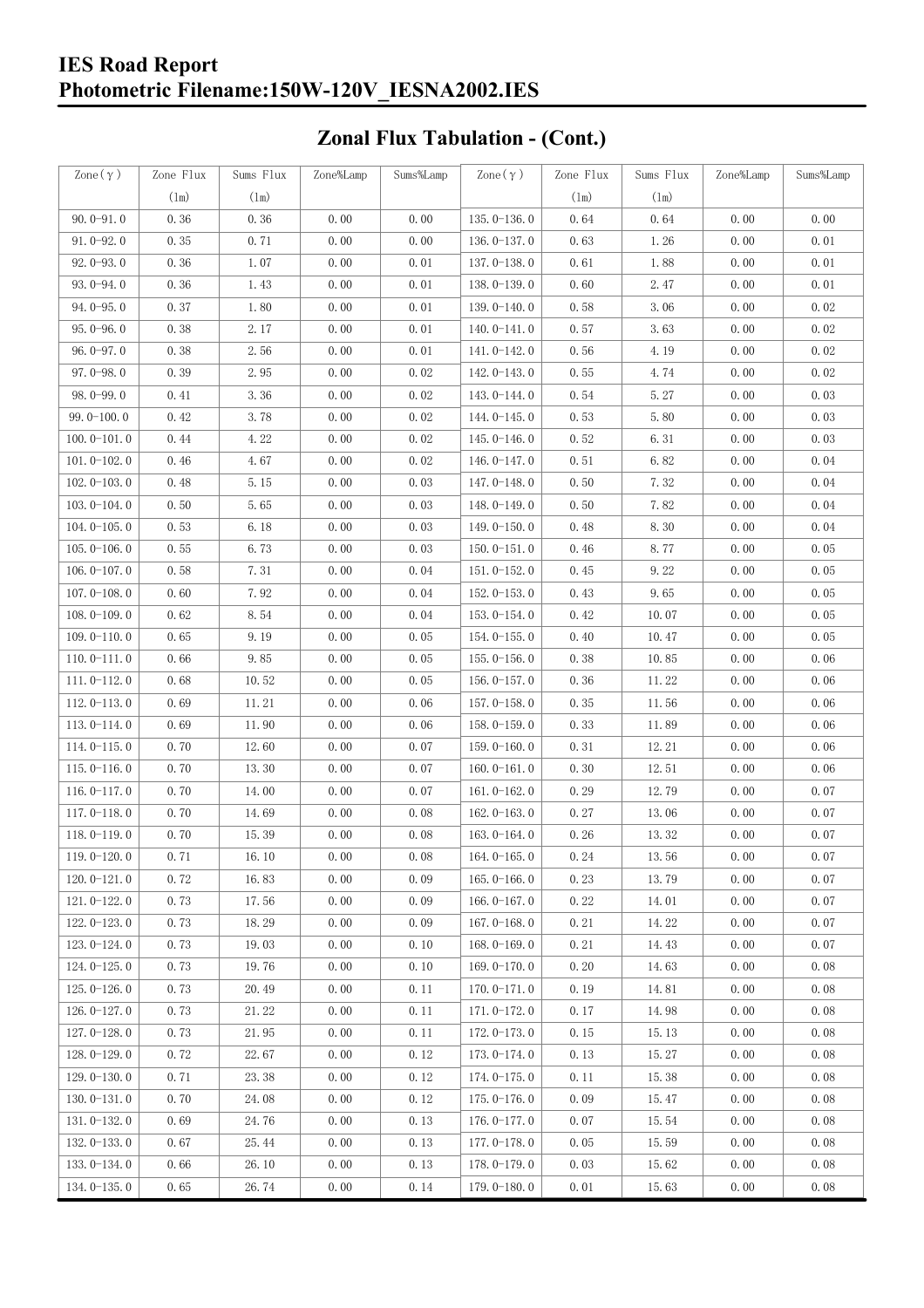### **Rectangle ISO Lighting Intensity Diagram**

| Lum. Name:           | Lum.Catelog:          | $\textsf{Test ID:} \quad 2017-04-14$           |
|----------------------|-----------------------|------------------------------------------------|
| Lamp Name: 150W      | Lamp Catelog:         | Test Lab: EVERFINE                             |
| Manufacture: xinfang | Test Machine:GON-2000 | $\vert$ Test Date: 2017-04-14 09:28:56 $\vert$ |

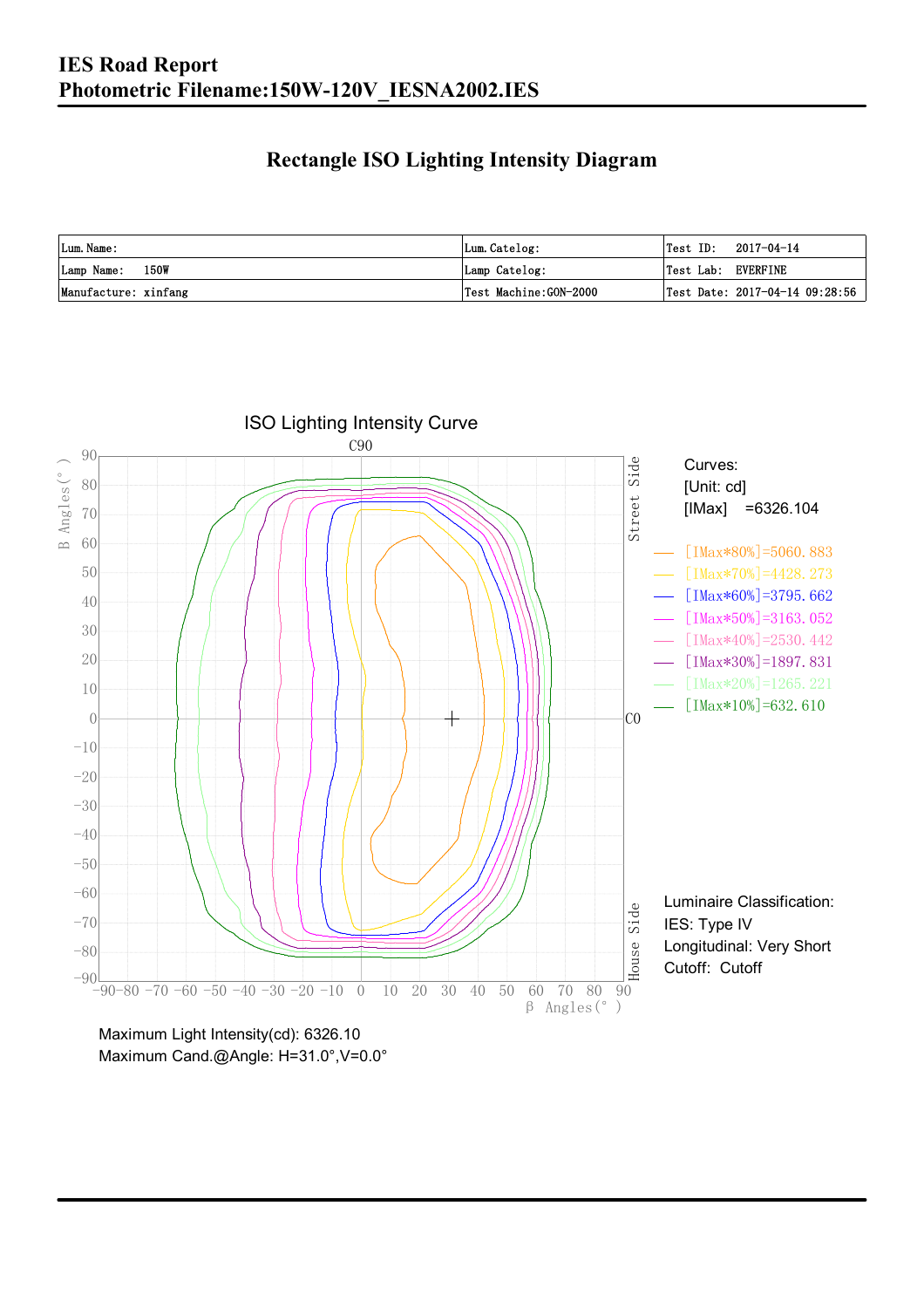### **Round ISO Lighting Intensity Diagram**

| Lum. Name:           | Lum.Catelog:          |                    | $\textsf{Test ID:} \quad 2017-04-14$ |
|----------------------|-----------------------|--------------------|--------------------------------------|
| Lamp Name: 150W      | Lamp Catelog:         | Test Lab: EVERFINE |                                      |
| Manufacture: xinfang | Test Machine:GON-2000 |                    | Test Date: 2017-04-14 09:28:56       |

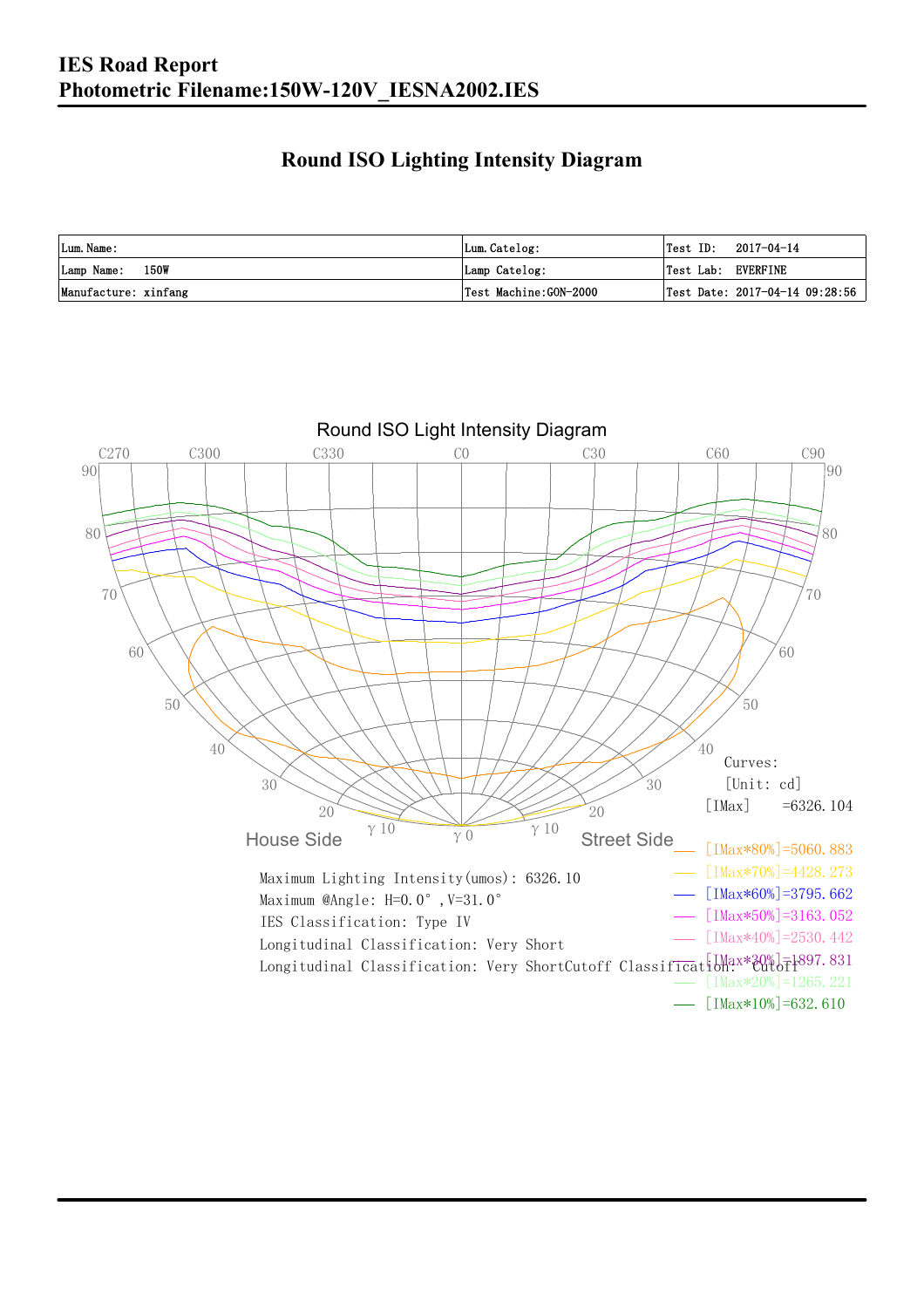### **Plane ISO-Illuminance Diagram**

| Lum. Name:           | Lum.Catelog:          | $\textsf{Test ID:} \quad 2017-04-14$           |
|----------------------|-----------------------|------------------------------------------------|
| Lamp Name: 150W      | Lamp Catelog:         | Test Lab: EVERFINE                             |
| Manufacture: xinfang | Test Machine:GON-2000 | $\vert$ Test Date: 2017-04-14 09:28:56 $\vert$ |



#### Plane ISO-Illuminance Curve

Working Plane Maximum Illuminance(lx): 521.11 Working Plane Maximum Illuminance Position(d/h):H0.0 V0.2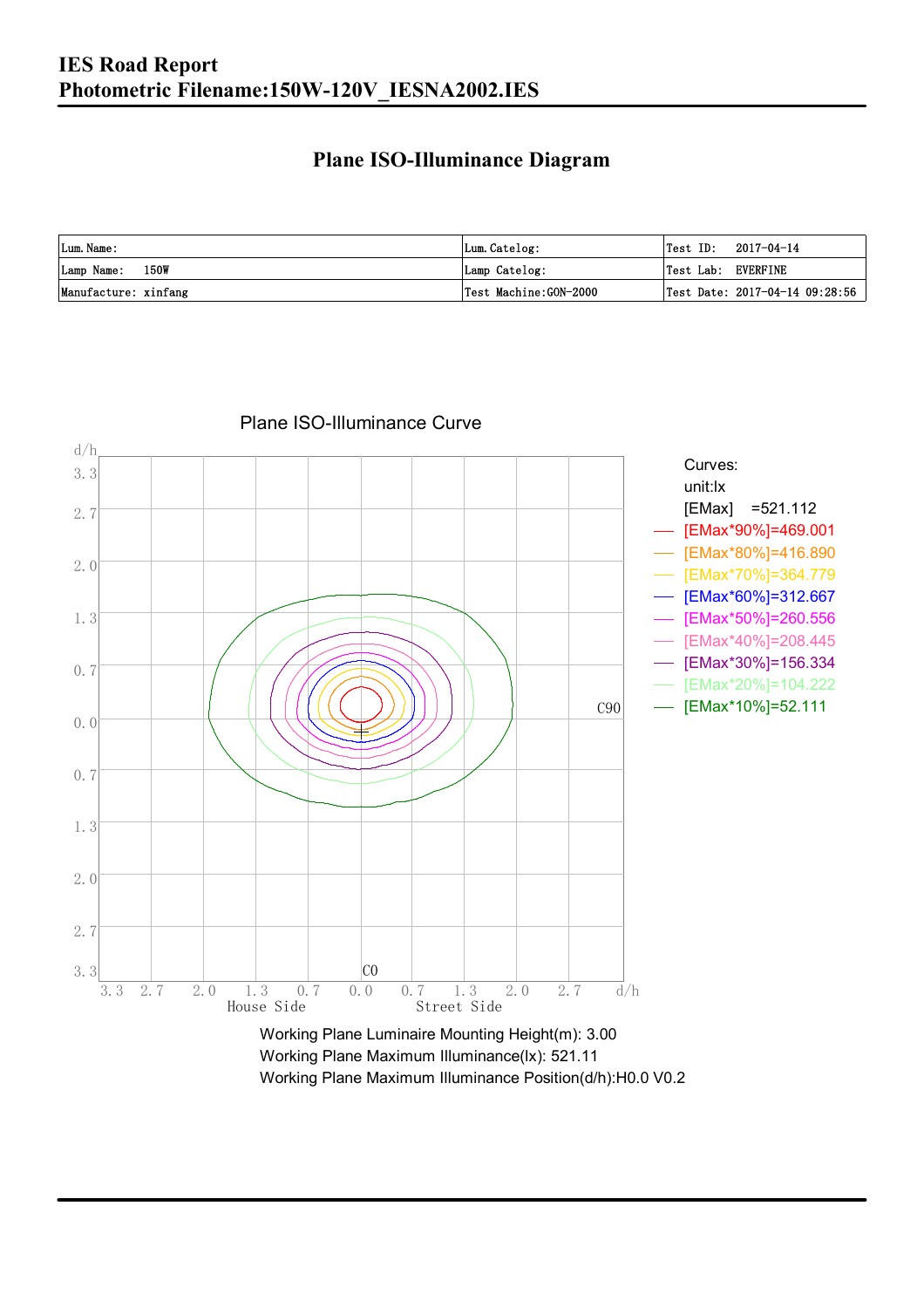### **3D Plane ISO Illuminance Diagram**

| Lum. Name:           | Lum.Catelog:          |                    | $\textsf{Test ID:} \quad 2017-04-14$ |
|----------------------|-----------------------|--------------------|--------------------------------------|
| Lamp Name: 150W      | Lamp Catelog:         | Test Lab: EVERFINE |                                      |
| Manufacture: xinfang | Test Machine:GON-2000 |                    | Test Date: 2017-04-14 09:28:56       |

#### 3D Plane Illuminance Modal

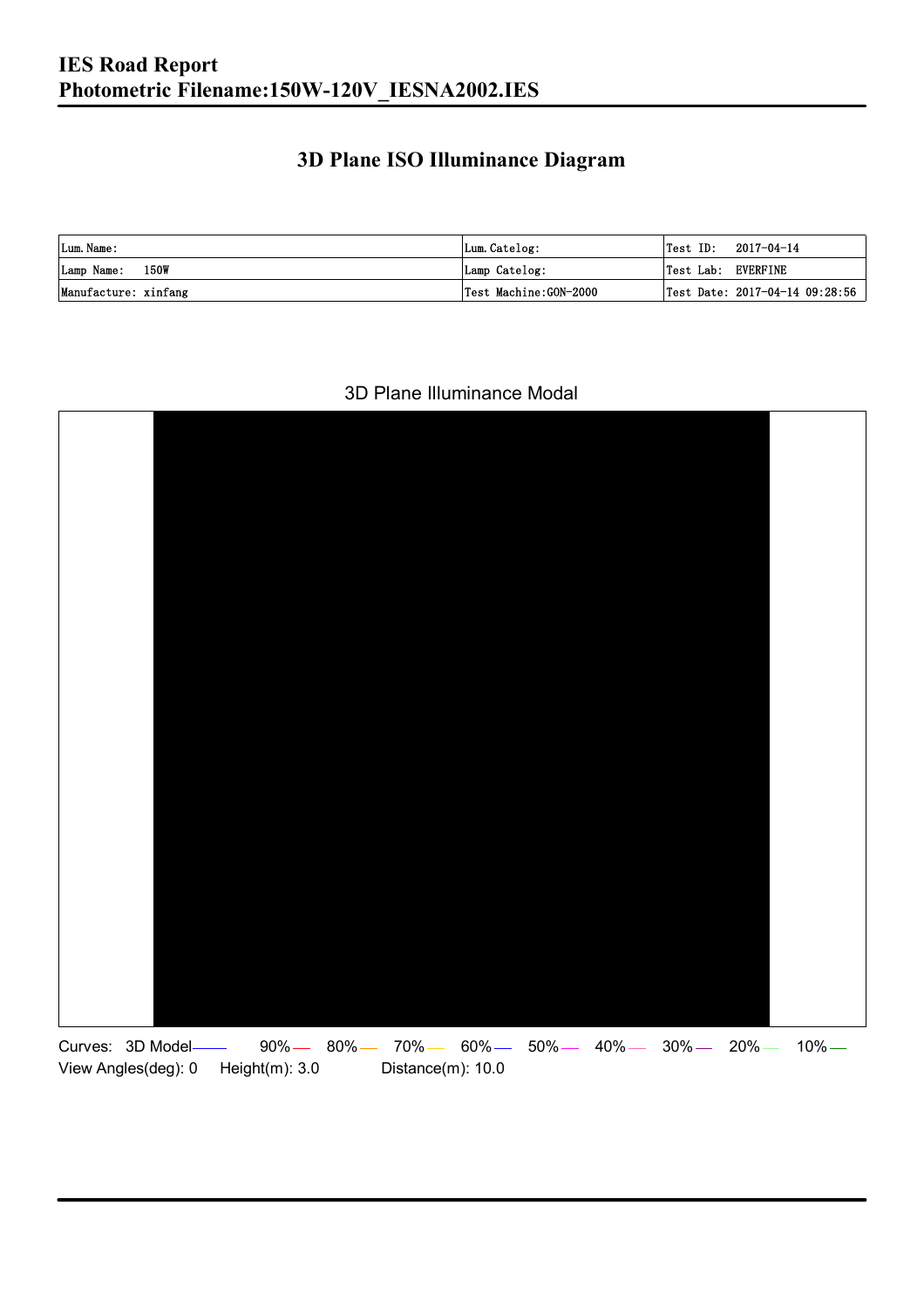### **Space ISO Illuminance Diagram**

| Lum. Name:           | Lum.Catelog:          | $\textsf{Test ID:} \quad 2017-04-14$           |
|----------------------|-----------------------|------------------------------------------------|
| Lamp Name: 150W      | Lamp Catelog:         | Test Lab: EVERFINE                             |
| Manufacture: xinfang | Test Machine:GON-2000 | $\vert$ Test Date: 2017-04-14 09:28:56 $\vert$ |



### Space ISO Illuminance Curve

Space Plane Maximum Illuminance and @Angle:5393.15lx,9.0deg Plane Maximum Lighting Intensity and @Angle:6326.104cd,0eg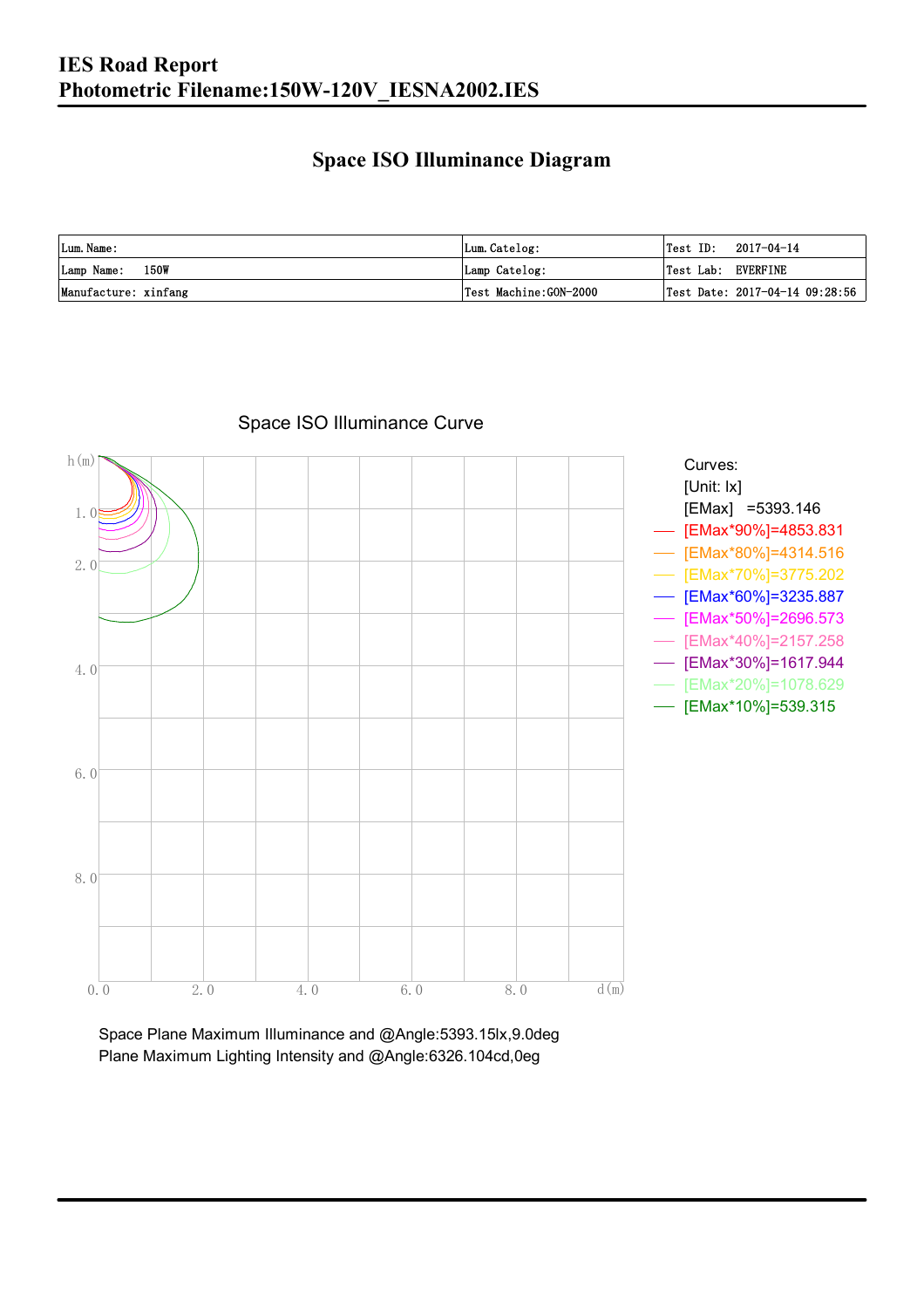### **Illuminance-Distance Diagram**

| Lum. Name:           | Lum.Catelog:          |                    | $\textsf{Test ID:} \quad 2017-04-14$ |
|----------------------|-----------------------|--------------------|--------------------------------------|
| Lamp Name: 150W      | Lamp Catelog:         | Test Lab: EVERFINE |                                      |
| Manufacture: xinfang | Test Machine:GON-2000 |                    | Test Date: 2017-04-14 09:28:56       |



Illuminance-Distance Curve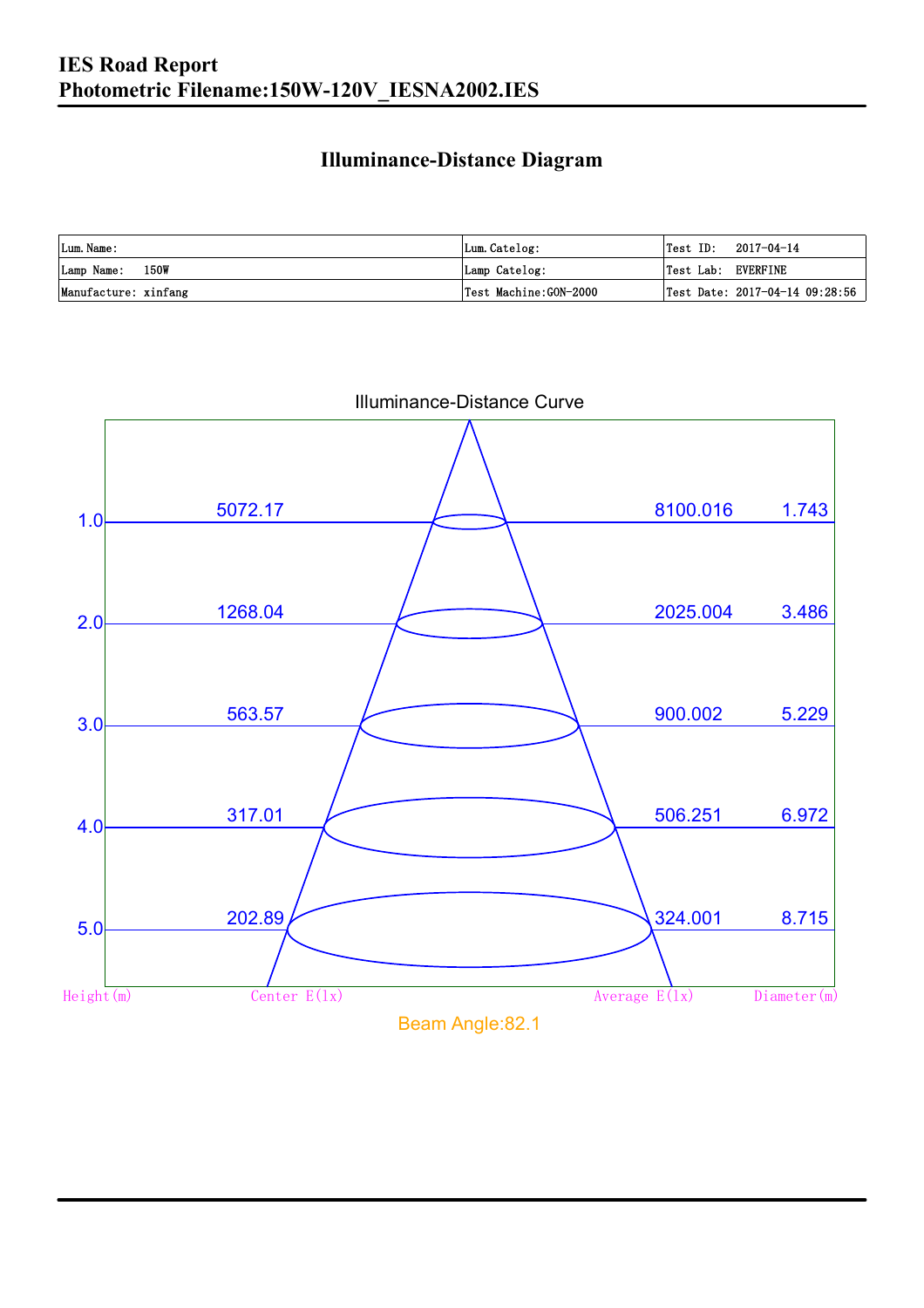### **Road Coefficient of Utilization Curves**

| Lum. Name:           | Lum.Catelog:          | Test ID:           | 2017-04-14                     |
|----------------------|-----------------------|--------------------|--------------------------------|
| Lamp Name: 150W      | Lamp Catelog:         | Test Lab: EVERFINE |                                |
| Manufacture: xinfang | Test Machine:GON-2000 |                    | Test Date: 2017-04-14 09:28:56 |



Tilt Angles: Ang1(deg): 0 Ang2(deg): 5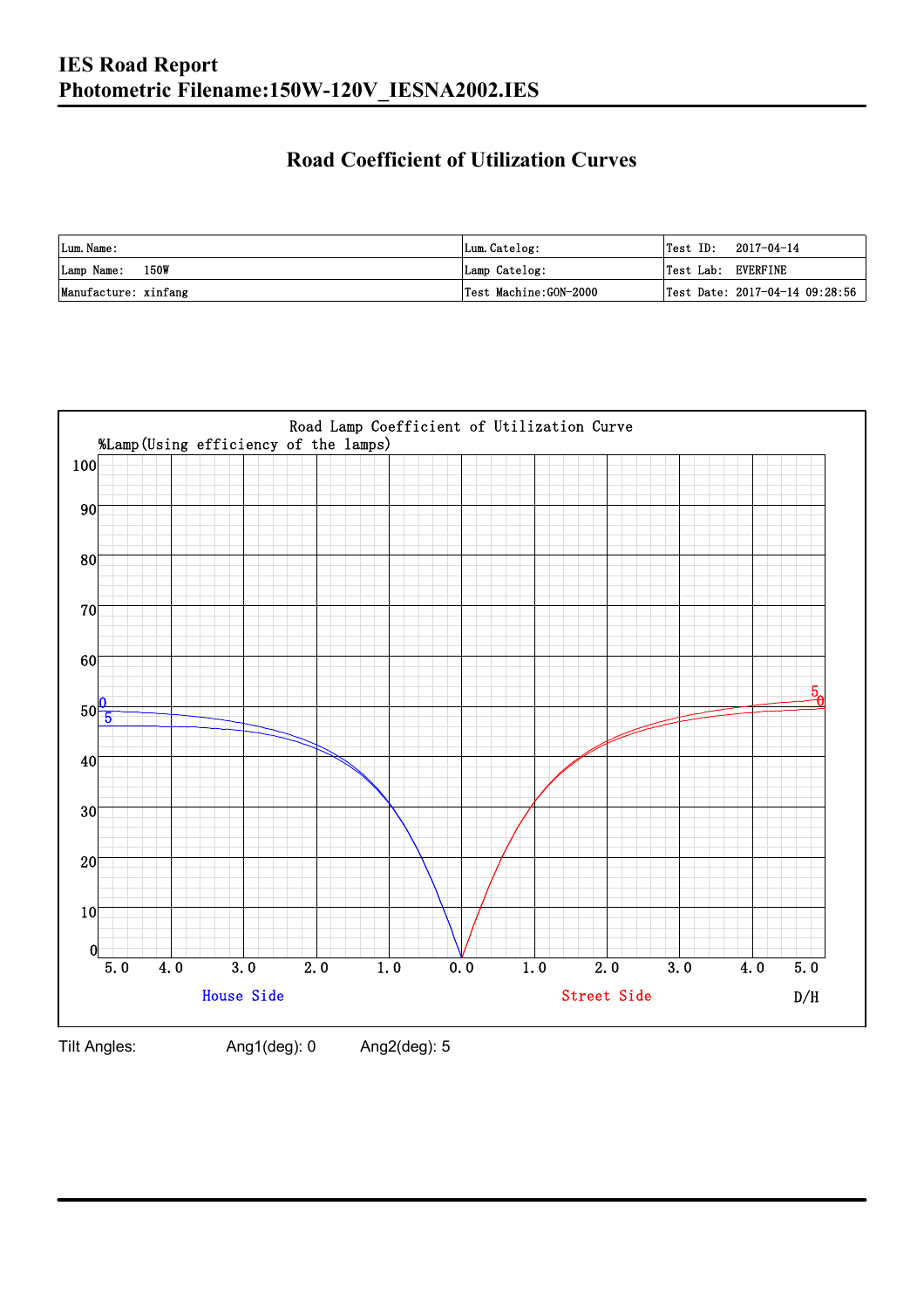#### **IES Road Report Photometric Filename:150W-120V\_IESNA2002.IES**

### **Candela Tabulation**

| V/H           | CO.0    | C22.5   | C45.0   | C67.5   | C90.0   | C112.5  | C135.0  | C157.5  | C180.0  | C202.5  | C225.0  | C247.5                  |
|---------------|---------|---------|---------|---------|---------|---------|---------|---------|---------|---------|---------|-------------------------|
| $\gamma$ 0.0  | 5072.17 | 5072.17 | 5072.17 | 5072.17 | 5072.17 | 5072.17 | 5072.17 | 5072.17 | 5072.17 | 5072.17 | 5072.17 | 5072.17                 |
| $\gamma$ 1.0  | 5146.70 | 5137.03 | 5120.40 | 5100.89 | 5070.97 | 5042.05 | 5022.44 | 5003.77 | 4996.60 | 5006.65 | 5021.27 | 5046.88                 |
| $\gamma$ 2.0  | 5216.17 | 5195.06 | 5166.03 | 5129.24 | 5074.71 | 5009.57 | 4965.27 | 4933.29 | 4918.52 | 4937.31 | 4966.50 | 5023.50                 |
| $\gamma$ 3.0  | 5281.72 | 5254.14 | 5206.04 | 5155.68 | 5075.95 | 4976.00 | 4908.26 | 4862.46 | 4839.58 | 4865.09 | 4910.50 | 4994.98                 |
| $\gamma$ 4.0  | 5342.92 | 5308.35 | 5247.73 | 5178.97 | 5069.99 | 4938.66 | 4847.81 | 4788.29 | 4757.83 | 4791.42 | 4853.82 | 4962.82                 |
| $\gamma$ 5.0  | 5398.99 | 5358.09 | 5291.62 | 5203.22 | 5057.60 | 4900.68 | 4784.54 | 4712.77 | 4677.45 | 4716.38 | 4793.56 | 4929.11                 |
| $\gamma$ 6.0  | 5450.87 | 5401.73 | 5333.99 | 5222.53 | 5046.19 | 4861.94 | 4722.43 | 4635.77 | 4599.31 | 4642.25 | 4736.61 | 4893.41                 |
| $\gamma$ 7.0  | 5502.44 | 5445.07 | 5371.56 | 5241.75 | 5038.44 | 4819.89 | 4660.81 | 4554.05 | 4513.37 | 4565.73 | 4679.15 | 4858.88                 |
| $\gamma$ 8.0  | 5551.84 | 5489.31 | 5406.92 | 5259.54 | 5029.18 | 4774.66 | 4595.52 | 4472.28 | 4426.15 | 4486.59 | 4614.40 | 4823.44                 |
| $\gamma$ 9.0  | 5597.35 | 5531.65 | 5442.11 | 5274.38 | 5017.01 | 4728.25 | 4530.74 | 4393.78 | 4337.70 | 4403.81 | 4551.32 | 4787.12                 |
| $\gamma$ 10.0 | 5645.95 | 5571.42 | 5476.68 | 5289.78 | 5000.59 | 4685.50 | 4468.41 | 4312.64 | 4246.46 | 4319.99 | 4487.02 | 4752.40                 |
| $\gamma$ 11.0 | 5695.73 | 5613.68 | 5511.13 | 5309.14 | 4990.42 | 4643.94 | 4403.88 | 4226.05 | 4150.15 | 4233.75 | 4424.95 | 4721.27                 |
| $\gamma$ 12.0 | 5745.52 | 5656.38 | 5544.43 | 5332.69 | 4983.04 | 4603.73 | 4340.90 | 4134.28 | 4049.66 | 4145.80 | 4363.89 | 4691.10                 |
| $\gamma$ 13.0 | 5784.16 | 5698.16 | 5581.50 | 5358.45 | 4981.20 | 4568.58 | 4274.39 | 4041.20 | 3955.91 | 4055.53 | 4300.31 | 4659.94                 |
| $\gamma$ 14.0 | 5816.73 | 5736.53 | 5614.71 | 5386.16 | 4983.11 | 4540.42 | 4207.78 | 3950.66 | 3866.30 | 3967.57 | 4236.76 | 4628.40                 |
| $\gamma$ 15.0 | 5845.40 | 5776.14 | 5650.43 | 5411.18 | 4987.73 | 4513.77 | 4139.23 | 3867.38 | 3780.97 | 3885.30 | 4175.98 | 4602.17                 |
| $\gamma$ 16.0 | 5873.98 | 5811.63 | 5683.89 | 5436.84 | 5005.14 | 4487.55 | 4069.17 | 3791.03 | 3697.95 | 3801.82 | 4115.79 | 4578.31                 |
| $\gamma$ 17.0 | 5900.10 | 5849.87 | 5713.87 | 5468.71 | 5028.10 | 4464.66 | 4003.54 | 3713.63 | 3623.03 | 3722.23 | 4055.24 | 4558.84                 |
| $\gamma$ 18.0 | 5934.51 | 5887.70 | 5746.89 | 5502.62 | 5051.13 | 4445.38 | 3935.13 | 3636.01 | 3553.25 | 3647.19 | 3996.87 | 4541.37                 |
| $\gamma$ 19.0 | 5974.46 | 5922.78 | 5780.16 | 5535.93 | 5072.31 | 4427.57 | 3868.50 | 3567.21 | 3483.47 | 3577.12 | 3939.72 | 4531.10                 |
| $\gamma$ 20.0 | 6014.59 | 5958.30 | 5815.08 | 5571.30 | 5096.02 | 4411.37 | 3806.58 | 3498.39 | 3413.80 | 3507.06 | 3885.71 | 4522.95                 |
| $\gamma$ 21.0 | 6052.36 | 5990.45 | 5846.36 | 5606.08 | 5124.66 | 4394.71 | 3751.13 | 3429.89 | 3351.24 | 3437.38 | 3830.72 | 4513.24                 |
| $\gamma$ 22.0 | 6085.47 | 6022.98 | 5873.92 | 5645.13 | 5146.91 | 4377.42 | 3698.45 | 3372.23 | 3292.85 | 3380.36 | 3776.07 | 4504.93                 |
| $\gamma$ 23.0 | 6123.86 | 6056.45 | 5902.31 | 5680.22 | 5170.73 | 4359.95 | 3646.66 | 3311.30 | 3228.37 | 3324.19 | 3724.87 | 4498.58                 |
| $\gamma$ 24.0 | 6162.59 | 6089.51 | 5928.20 | 5717.41 | 5201.13 | 4338.21 | 3596.05 | 3248.68 | 3165.48 | 3268.76 | 3676.67 | 4491.37                 |
| $\gamma$ 25.0 | 6196.89 | 6121.12 | 5954.56 | 5754.31 | 5225.37 | 4316.49 | 3545.75 | 3190.19 | 3104.06 | 3213.90 | 3627.12 | 4482.00                 |
| $\gamma$ 26.0 | 6236.69 | 6152.93 | 5984.50 | 5791.08 | 5251.95 | 4297.80 | 3495.45 | 3132.37 | 3048.04 | 3161.47 | 3577.96 | 4472.21                 |
| $\gamma$ 27.0 | 6269.23 | 6181.47 | 6007.96 | 5830.06 | 5287.10 | 4276.18 | 3445.16 | 3073.87 | 2994.55 | 3105.97 | 3529.09 | 4455.34                 |
| $\gamma$ 28.0 | 6293.50 | 6202.50 | 6033.91 | 5870.67 | 5315.58 | 4255.46 | 3399.63 | 3013.86 | 2940.17 | 3050.72 | 3480.22 | 4438.90                 |
| $\gamma$ 29.0 | 6311.06 | 6220.07 | 6057.10 | 5908.30 | 5345.40 | 4231.83 | 3359.56 | 2956.18 | 2888.55 | 2993.65 | 3431.63 | 4426.02                 |
| $\gamma$ 30.0 | 6322.16 | 6228.66 | 6081.51 | 5946.91 | 5373.35 | 4207.60 | 3317.89 | 2898.61 | 2838.04 | 2935.20 | 3392.55 | 4414.13                 |
| $\gamma$ 31.0 | 6326.10 | 6228.15 | 6100.15 | 5982.07 | 5405.30 | 4181.93 | 3277.67 | 2845.85 | 2788.08 | 2879.68 | 3357.62 | 4397.97                 |
| $\gamma$ 32.0 | 6313.07 | 6221.93 | 6118.41 | 6010.64 | 5436.64 | 4153.00 | 3236.70 | 2792.59 | 2742.60 | 2826.69 | 3320.88 | 4375.65                 |
| $\gamma$ 33.0 | 6289.90 | 6208.41 | 6135.36 | 6039.44 | 5468.51 | 4120.48 | 3198.36 | 2739.83 | 2692.56 | 2778.25 | 3285.11 | 4346.40                 |
| $\gamma$ 34.0 | 6264.38 | 6189.12 | 6149.71 | 6071.30 | 5499.55 | 4090.18 | 3164.48 | 2690.53 | 2644.05 | 2730.10 | 3252.66 | 4319.40                 |
| $\gamma$ 35.0 | 6234.10 | 6161.50 | 6159.55 | 6097.98 | 5529.31 | 4063.32 | 3129.12 | 2643.29 | 2597.79 | 2687.46 | 3220.99 | 4290.65                 |
| $\gamma$ 36.0 | 6193.09 | 6131.89 | 6165.39 | 6124.37 | 5558.23 | 4035.12 | 3093.79 | 2594.80 | 2541.07 | 2644.94 | 3188.95 | 4262.18                 |
| $\gamma$ 37.0 | 6147.41 | 6099.85 | 6171.04 | 6147.14 | 5586.68 | 4008.49 | 3054.81 | 2547.87 | 2481.71 | 2602.82 | 3154.24 | $4234.\,\allowbreak 81$ |
| $\gamma$ 38.0 | 6094.24 | 6068.64 | 6175.61 | 6170.50 | 5602.68 | 3983.47 | 3015.73 | 2497.98 | 2415.46 | 2558.34 | 3117.51 | 4209.02                 |
| $\gamma$ 39.0 | 6034.49 | 6034.98 | 6177.57 | 6186.93 | 5617.35 | 3959.85 | 2975.10 | 2445.26 | 2344.77 | 2513.92 | 3082.15 | 4188.98                 |
| $\gamma$ 40.0 | 5969.02 | 6002.00 | 6178.81 | 6201.69 | 5630.27 | 3938.73 | 2935.73 | 2386.32 | 2274.81 | 2461.06 | 3046.56 | 4165.91                 |
| $\gamma$ 41.0 | 5900.67 | 5960.42 | 6176.33 | 6210.89 | 5630.24 | 3921.63 | 2898.90 | 2326.44 | 2207.29 | 2401.88 | 3013.32 | 4147.79                 |
| $\gamma$ 42.0 | 5824.58 | 5923.05 | 6171.31 | 6221.66 | 5627.16 | 3907.34 | 2859.15 | 2261.83 | 2146.35 | 2333.74 | 2980.04 | 4130.26                 |
| $\gamma$ 43.0 | 5736.46 | 5881.80 | 6165.52 | 6225.05 | 5628.42 | 3889.22 | 2818.27 | 2196.95 | 2085.52 | 2265.89 | 2945.38 | 4117.57                 |
| $\gamma$ 44.0 | 5638.76 | 5837.39 | 6159.73 | 6233.39 | 5630.91 | 3872.79 | 2780.90 | 2139.97 | 2032.20 | 2206.44 | 2912.65 | 4101.66                 |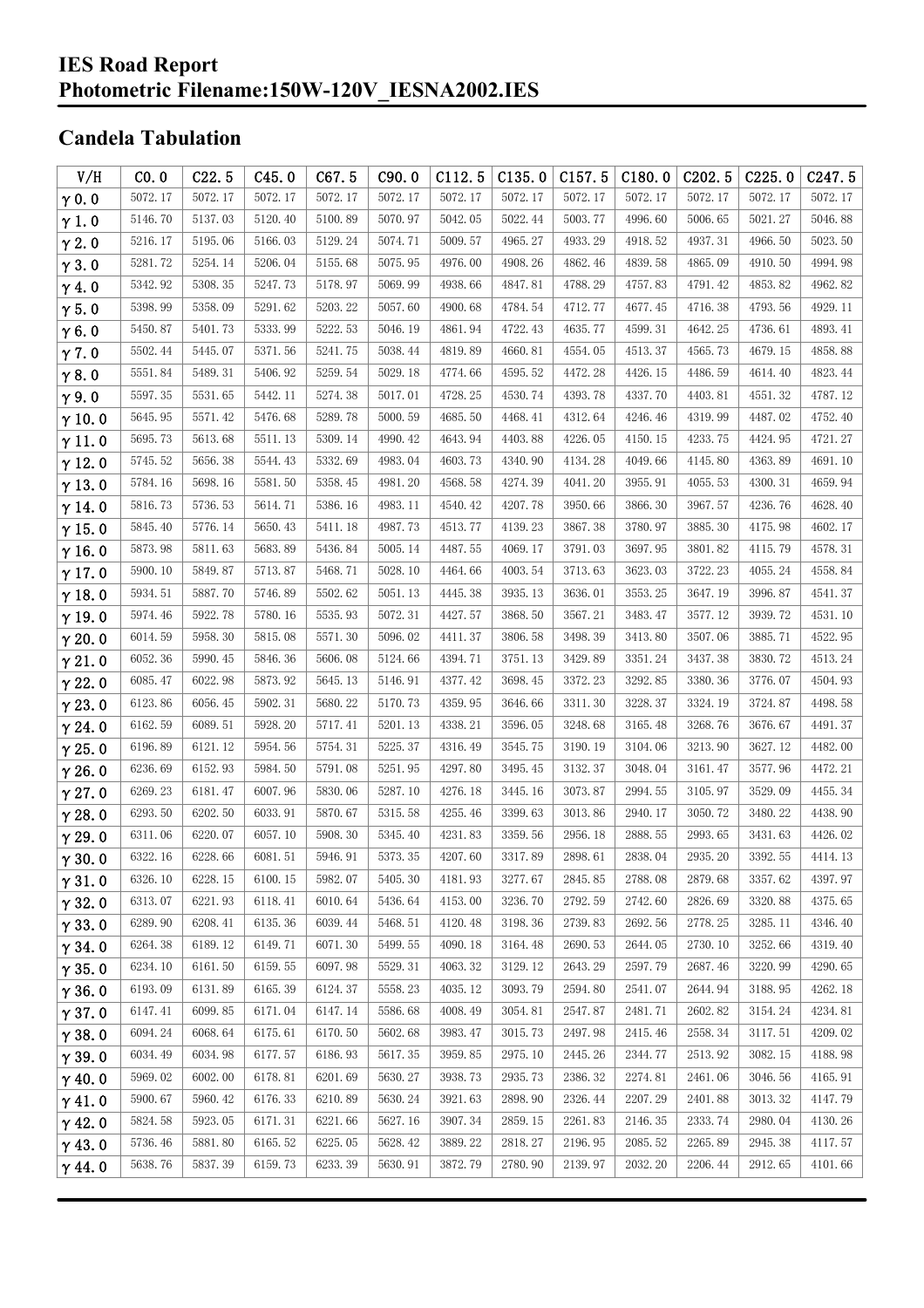| V/H           | CO.0    | C22.5   | C45.0   | C67.5   | C90.0   | C112.5  | C135.0  | C157.5  | C180.0   | C <sub>202.5</sub> | C225.0  | C <sub>247.5</sub> |
|---------------|---------|---------|---------|---------|---------|---------|---------|---------|----------|--------------------|---------|--------------------|
| $\gamma$ 45.0 | 5538.23 | 5782.42 | 6155.98 | 6237.14 | 5630.91 | 3860.96 | 2745.77 | 2087.95 | 1975.62  | 2151.80            | 2878.39 | 4088.57            |
| $\gamma$ 46.0 | 5433.50 | 5714.73 | 6153.98 | 6243.56 | 5631.67 | 3845.67 | 2708.15 | 2039.08 | 1923.57  | 2098.52            | 2841.71 | 4072.09            |
| $\gamma$ 47.0 | 5325.52 | 5636.91 | 6149.61 | 6252.39 | 5639.15 | 3834.46 | 2667.01 | 1992.13 | 1875.63  | 2049.13            | 2799.99 | 4054.42            |
| $\gamma$ 48.0 | 5203.62 | 5545.94 | 6138.19 | 6263.37 | 5647.95 | 3819.83 | 2620.50 | 1946.69 | 1831.57  | 2001.71            | 2755.00 | 4041.13            |
| $\gamma$ 49.0 | 5073.66 | 5445.28 | 6123.45 | 6274.64 | 5644.67 | 3806.84 | 2572.39 | 1901.85 | 1788.76  | 1950.86            | 2705.47 | 4025.55            |
| $\gamma$ 50.0 | 4943.54 | 5326.81 | 6106.14 | 6281.82 | 5639.74 | 3790.73 | 2521.57 | 1859.06 | 1744.53  | 1903.27            | 2656.96 | 4018.59            |
| $\gamma$ 51.0 | 4806.45 | 5200.40 | 6081.53 | 6286.50 | 5636.48 | 3779.75 | 2475.00 | 1816.76 | 1695.03  | 1855.42            | 2614.29 | 4004.28            |
| $\gamma$ 52.0 | 4647.83 | 5080.24 | 6048.37 | 6286.52 | 5629.74 | 3765.61 | 2431.89 | 1775.92 | 1642.31  | 1811.41            | 2573.15 | 3990.19            |
| $\gamma$ 53.0 | 4484.92 | 4954.46 | 6000.04 | 6277.72 | 5614.30 | 3750.74 | 2390.00 | 1734.99 | 1587.53  | 1770.63            | 2532.50 | 3981.15            |
| $\gamma$ 54.0 | 4313.43 | 4829.42 | 5945.97 | 6261.75 | 5590.99 | 3724.45 | 2351.11 | 1686.01 | 1530.65  | 1728.51            | 2489.24 | 3968.42            |
| $\gamma$ 55.0 | 4113.98 | 4698.74 | 5882.22 | 6237.21 | 5561.38 | 3699.62 | 2311.74 | 1631.03 | 1477.14  | 1683.32            | 2448.17 | 3953.91            |
| $\gamma$ 56.0 | 3885.15 | 4567.14 | 5802.05 | 6204.78 | 5543.34 | 3678.33 | 2269.01 | 1575.75 | 1425.75  | 1633.63            | 2410.27 | 3932.59            |
| $\gamma$ 57.0 | 3583.22 | 4421.98 | 5719.25 | 6179.74 | 5525.89 | 3659.85 | 2220.40 | 1525.87 | 1375.78  | 1584.10            | 2373.44 | 3919.12            |
| $\gamma$ 58.0 | 3208.30 | 4266.42 | 5624.21 | 6148.30 | 5522.15 | 3638.77 | 2167.77 | 1479.06 | 1329.80  | 1530.59            | 2335.78 | 3902.10            |
| $\gamma$ 59.0 | 2782.45 | 4078.23 | 5524.67 | 6111.42 | 5513.44 | 3614.74 | 2111.02 | 1432.49 | 1281.77  | 1480.03            | 2295.12 | 3874.57            |
| $\gamma$ 60.0 | 2346.62 | 3847.30 | 5424.15 | 6069.99 | 5494.37 | 3592.07 | 2054.35 | 1390.03 | 1215.30  | 1438.52            | 2247.69 | 3847.68            |
| $\gamma$ 61.0 | 1937.34 | 3558.89 | 5313.25 | 6024.16 | 5473.17 | 3571.53 | 2002.68 | 1349.38 | 1104.26  | 1396.25            | 2196.44 | 3824.53            |
| $\gamma$ 62.0 | 1582.42 | 3220.53 | 5199.05 | 5976.43 | 5452.82 | 3554.29 | 1955.38 | 1304.85 | 909.99   | 1340.89            | 2145.68 | 3804.94            |
| $\gamma$ 63.0 | 1227.75 | 2838.53 | 5071.07 | 5920.41 | 5417.45 | 3539.92 | 1911.52 | 1235.16 | 709.87   | 1309.39            | 2097.05 | 3782.71            |
| $\gamma$ 64.0 | 873.09  | 2452.23 | 4938.36 | 5858.69 | 5381.68 | 3521.82 | 1864.36 | 1092.24 | 587.57   | 1213.94            | 2048.05 | 3763.27            |
| $\gamma$ 65.0 | 523.46  | 2063.10 | 4802.17 | 5785.49 | 5350.23 | 3497.18 | 1812.85 | 940.04  | 546.01   | 1076.50            | 1999.14 | 3741.55            |
| $\gamma$ 66.0 | 345.28  | 1683.70 | 4649.02 | 5706.84 | 5325.77 | 3472.54 | 1762.29 | 799.15  | 479.67   | 943.36             | 1949.18 | 3716.13            |
| $\gamma$ 67.0 | 279.78  | 1304.41 | 4483.38 | 5621.92 | 5302.97 | 3447.77 | 1711.99 | 690.67  | 369.82   | 849.85             | 1895.68 | 3682.79            |
| $\gamma$ 68.0 | 231.05  | 925.13  | 4280.10 | 5535.64 | 5278.64 | 3417.77 | 1659.74 | 602.15  | 307.60   | 755.68             | 1819.39 | 3648.23            |
| $\gamma$ 69.0 | 205.31  | 697.85  | 4038.62 | 5443.72 | 5258.21 | 3386.11 | 1579.08 | 534.07  | 279.86   | 663.69             | 1782.45 | 3623.89            |
| $\gamma$ 70.0 | 189.54  | 536.80  | 3759.21 | 5341.70 | 5220.68 | 3357.86 | 1440.31 | 465.00  | 247.24   | 584.56             | 1684.92 | 3594.38            |
| $\gamma$ 71.0 | 177.33  | 405.06  | 3435.98 | 5217.86 | 5169.07 | 3326.28 | 1324.18 | 385.22  | 211.93   | 493.35             | 1532.26 | 3570.00            |
| $\gamma$ 72.0 | 164.82  | 298.54  | 3071.04 | 5079.37 | 5067.83 | 3289.22 | 1260.58 | 298.87  | 184.31   | 402.59             | 1398.81 | 3546.73            |
| $\gamma$ 73.0 | 153.20  | 210.28  | 2670.63 | 4933.16 | 4869.38 | 3249.34 | 1207.66 | 237.70  | 167.73   | 309.80             | 1343.95 | 3514.18            |
| $\gamma$ 74.0 | 141.81  | 163.04  | 2178.87 | 4766.39 | 4533.29 | 3206.36 | 1146.84 | 209.24  | 154.10   | 242.78             | 1306.99 | 3481.63            |
| $\gamma$ 75.0 | 123.83  | 138.01  | 1821.51 | 4570.41 | 3907.32 | 3156.35 | 1065.07 | 191.07  | 131.32   | 206.23             | 1261.62 | 3445.61            |
| $\gamma$ 76.0 | 104.26  | 123.11  | 1514.14 | 4103.60 | 3281.35 | 3048.42 | 876.10  | 169.33  | 108.48   | 186.01             | 1154.86 | 3190.72            |
| $\gamma$ 77.0 | 91.97   | 109.38  | 1207.21 | 3646.88 | 2656.06 | 2779.87 | 727.02  | 133.64  | 93.75    | 142.22             | 945.25  | 2948.39            |
| $\gamma$ 78.0 | 81.13   | 95.14   | 792.17  | 3113.25 | 2318.84 | 2551.50 | 641.53  | 114.05  | 82.11    | 120.45             | 785.24  | 2745.87            |
| $\gamma$ 79.0 | 69.84   | 82.52   | 423.41  | 2569.58 | 1938.01 | 2153.83 | 531.21  | 100.98  | 70.31    | 109.05             | 572.13  | 2423.69            |
| $\gamma$ 80.0 | 55.15   | 70.21   | 248.53  | 2029.30 | 1427.62 | 1514.30 | 347.68  | 87.22   | 54.87    | 97.42              | 323.39  | 1841.08            |
| $\gamma$ 81.0 | 40.86   | 52.99   | 167.11  | 1620.80 | 1098.78 | 1094.18 | 241.45  | 68.46   | 41.24    | 79.78              | 240.29  | 1292.05            |
| $\gamma$ 82.0 | 21.32   | 33.71   | 97.99   | 1216.37 | 793.84  | 826.87  | 157.80  | 52.56   | 28.43    | 65.91              | 158.98  | 823.46             |
| $\gamma$ 83.0 | 5.58    | 15.08   | 60.13   | 811.92  | 577.68  | 502.89  | 110.18  | 36.22   | 17.74    | 49.98              | 92.95   | 535.80             |
| $\gamma$ 84.0 | 2.50    | 5.01    | 33.28   | 529.95  | 344.82  | 278.74  | 68.97   | 18.14   | 9.03     | 24.93              | 60.18   | 337.05             |
| $\gamma$ 85.0 | 1.94    | 3.83    | 16.13   | 274.64  | 97.70   | 107.40  | 26.97   | 6.77    | 5.32     | 7.37               | 24.32   | 148.46             |
| $\gamma$ 86.0 | 1.23    | 2.70    | 9.35    | 69.71   | 30.64   | 42.95   | 9.96    | 5.55    | 4.91     | 6.32               | 10.80   | 31.81              |
| $\gamma$ 87.0 | 0.09    | 1.33    | 6.97    | 18.09   | 14.14   | 14.57   | 7.89    | 4.91    | 4.34     | 5.51               | 9.13    | 14.90              |
| $\gamma$ 88.0 | 0.00    | 0.01    | 4.05    | 11.91   | 12.17   | 10.97   | 6.70    | 4.05    | 3.68     | 4.86               | 7.90    | 12.12              |
| $\gamma$ 89.0 | 0.00    | 0.00    | 2.54    | 9.43    | 8.27    | 6.77    | 2.41    | 0.74    | $0.40\,$ | 1.77               | 3.93    | 7.92               |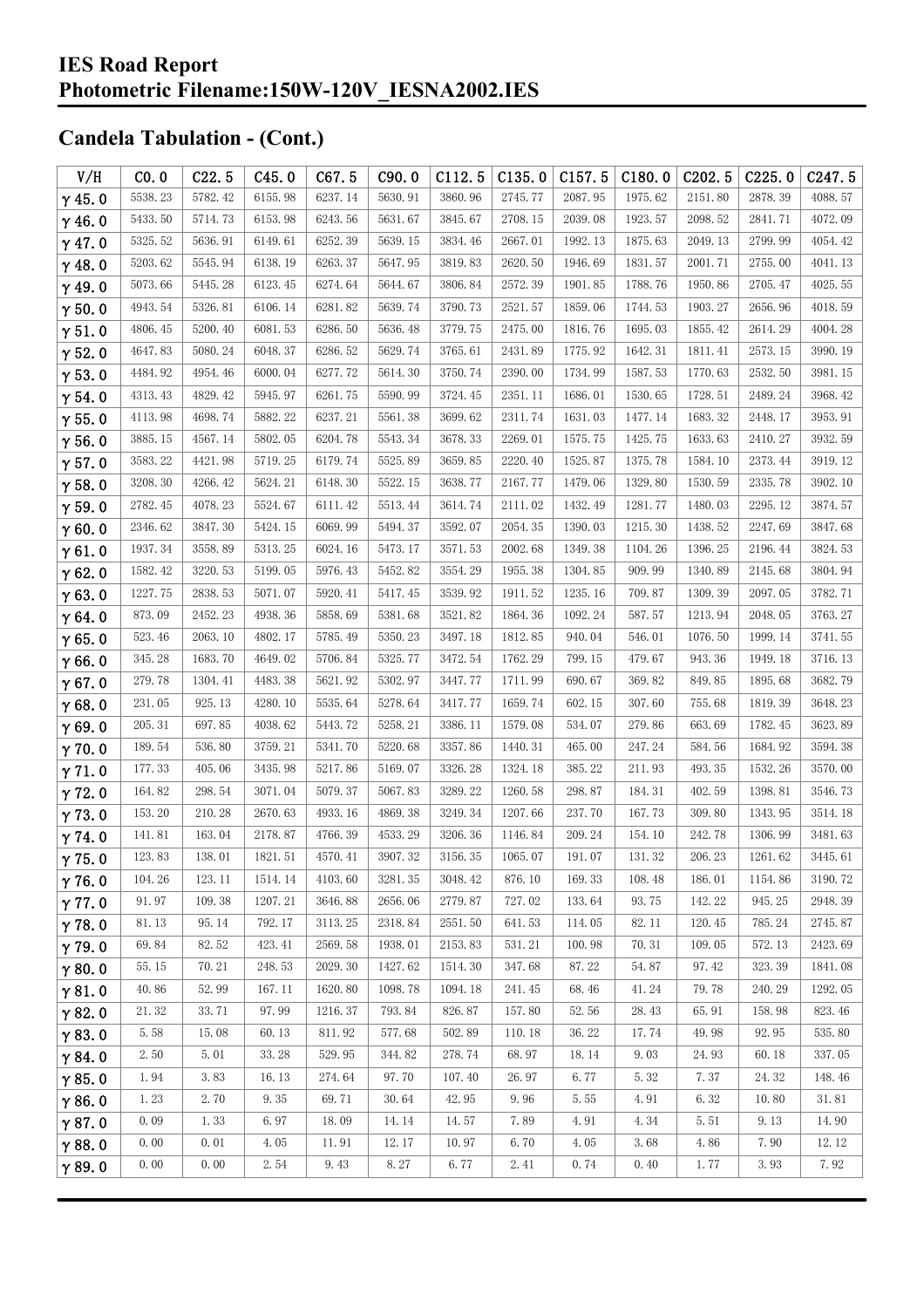#### **IES Road Report Photometric Filename:150W-120V\_IESNA2002.IES**

| V/H            | CO.0 | C22.5 | C45.0                | C67.5 | C90.0 | C112.5 | C135.0               | C157.5 | C180.0 | C <sub>202.5</sub> | C225.0 | C <sub>247.5</sub> |
|----------------|------|-------|----------------------|-------|-------|--------|----------------------|--------|--------|--------------------|--------|--------------------|
| $\gamma$ 90.0  | 0.00 | 0.00  | 2.12                 | 8.60  | 7.43  | 6.04   | 1.05                 | 0.00   | 0.00   | 0.00               | 2.14   | 7.64               |
| $\gamma$ 91.0  | 0.00 | 0.00  | 1.99                 | 8.11  | 7.43  | 5.98   | 1.00                 | 0.00   | 0.00   | 0.00               | 0.06   | 7.64               |
| $\gamma$ 92.0  | 0.00 | 0.00  | 1.93                 | 7.59  | 7.49  | 6.04   | 1.12                 | 0.00   | 0.00   | 0.00               | 2.81   | 7.64               |
| $\gamma$ 93.0  | 0.00 | 0.00  | 1.87                 | 7.58  | 7.60  | 6.22   | 1.35                 | 0.00   | 0.00   | 0.00               | 2.99   | 7.88               |
| $\gamma$ 94.0  | 0.00 | 0.00  | 1.82                 | 7.41  | 7.54  | 6.45   | 1.59                 | 0.00   | 0.00   | 0.00               | 3.17   | 7.99               |
| $\gamma$ 95.0  | 0.00 | 0.00  | 1.82                 | 7.22  | 7.83  | 6.74   | 1.87                 | 0.00   | 0.00   | 0.00               | 3.58   | 8.11               |
| $\gamma$ 96.0  | 0.00 | 0.00  | 1.82                 | 7.16  | 8.02  | 6.74   | 2.40                 | 0.00   | 0.00   | 0.00               | 3.82   | 8.23               |
| $\gamma$ 97.0  | 0.00 | 0.00  | 1.82                 | 6.99  | 8.23  | 7.03   | 2.58                 | 0.00   | 0.00   | 0.12               | 4.22   | 8.46               |
| $\gamma$ 98.0  | 0.00 | 0.00  | 1.82                 | 6.88  | 8.42  | 7.10   | 3.16                 | 0.00   | 0.00   | 0.24               | 4.75   | 8.53               |
| $\gamma$ 99.0  | 0.00 | 0.00  | 2.10                 | 6.88  | 8.76  | 7.33   | 3.75                 | 0.00   | 0.00   | 0.36               | 5.05   | 8.87               |
| $\gamma$ 100.0 | 0.00 | 0.00  | 2.33                 | 6.88  | 8.99  | 7.56   | 3.98                 | 0.07   | 0.00   | 0.59               | 5.38   | 8.99               |
| $\gamma$ 101.0 | 0.00 | 0.06  | 2.35                 | 6.88  | 9.29  | 7.90   | 4.28                 | 0.30   | 0.00   | 1.13               | 5.58   | 9.17               |
| $\gamma$ 102.0 | 0.00 | 0.29  | 2.52                 | 7.05  | 9.58  | 8.13   | 4.55                 | 0.70   | 0.00   | 1.46               | 5.91   | 9.58               |
| $\gamma$ 103.0 | 0.00 | 0.41  | 2.58                 | 7.34  | 9.87  | 8.54   | 4.91                 | 0.89   | 0.00   | 1.76               | 6.15   | 9.82               |
| $\gamma$ 104.0 | 0.00 | 0.59  | $2.\,\allowbreak 81$ | 7.58  | 10.11 | 8.84   | 5.15                 | 1.30   | 0.24   | 2.06               | 6.57   | 10.34              |
| $\gamma$ 105.0 | 0.00 | 0.59  | 3.04                 | 7.87  | 10.44 | 9.23   | 5.61                 | 1.59   | 0.53   | 2.23               | 6.80   | 10.58              |
| $\gamma$ 106.0 | 0.00 | 0.76  | 3.28                 | 8.11  | 10.73 | 9.53   | 6.08                 | 2.00   | 0.71   | 2.94               | 6.97   | 10.95              |
| $\gamma$ 107.0 | 0.29 | 1.12  | 3.34                 | 8.57  | 10.80 | 9.88   | 6.20                 | 2.47   | 1.17   | 3.29               | 7.20   | 11.47              |
| $\gamma$ 108.0 | 0.34 | 1.12  | 3.51                 | 8.92  | 11.03 | 9.99   | 6.43                 | 2.99   | 1.41   | 3.65               | 7.21   | 11.87              |
| $\gamma$ 109.0 | 0.63 | 1.40  | 3.62                 | 9.11  | 11.26 | 10.51  | 6.43                 | 3.22   | 1.94   | 3.88               | 7.44   | 12.35              |
| $\gamma$ 110.0 | 0.76 | 1.35  | 3.86                 | 9.34  | 11.49 | 10.81  | 6.43                 | 3.63   | 2.23   | 4.17               | 7.56   | 12.70              |
| $\gamma$ 111.0 | 0.87 | 1.35  | 3.92                 | 9.58  | 11.49 | 11.15  | 6.61                 | 3.92   | 2.64   | 4.65               | 7.85   | 12.75              |
| $\gamma$ 112.0 | 1.05 | 1.40  | 4.09                 | 9.75  | 11.49 | 11.38  | 6.96                 | 3.99   | 3.17   | 4.93               | 8.03   | 12.75              |
| $\gamma$ 113.0 | 1.28 | 1.40  | 4.34                 | 9.81  | 11.55 | 11.50  | 7.26                 | 4.34   | 3.58   | 5.22               | 8.04   | 12.68              |
| $\gamma$ 114.0 | 1.35 | 1.40  | 4.39                 | 9.92  | 11.55 | 11.50  | 7.54                 | 4.39   | 3.98   | 5.22               | 8.43   | 12.63              |
| $\gamma$ 115.0 | 1.40 | 1.52  | 4.39                 | 10.11 | 11.55 | 11.38  | 7.72                 | 4.34   | 4.39   | 5.22               | 8.61   | 12.40              |
| $\gamma$ 116.0 | 1.40 | 1.64  | 4.57                 | 10.11 | 11.36 | 11.15  | 7.96                 | 4.51   | 4.86   | 5.22               | 8.61   | 12.33              |
| $\gamma$ 117.0 | 1.40 | 1.59  | 4.62                 | 10.11 | 11.26 | 11.15  | 8.30                 | 4.62   | 5.09   | 5.28               | 8.67   | 12.04              |
| $\gamma$ 118.0 | 1.40 | 1.59  | 4.74                 | 10.11 | 11.13 | 10.98  | 8.76                 | 4.88   | 5.45   | 5.46               | 9.02   | 11.93              |
| $\gamma$ 119.0 | 1.46 | 1.81  | 5.03                 | 10.11 | 10.90 | 11.04  | 8.82                 | 5.52   | 5.74   | 6.07               | 9.07   | 11.74              |
| $\gamma$ 120.0 | 1.81 | 2.22  | 5.09                 | 10.11 | 10.67 | 10.98  | $8.\,\allowbreak 88$ | 6.39   | 5.86   | 7.05               | 9.07   | 11.40              |
| $\gamma$ 121.0 | 2.16 | 2.58  | 5.15                 | 10.11 | 10.73 | 11.03  | 8.88                 | 7.31   | 6.38   | 7.82               | 9.07   | 11.28              |
| $\gamma$ 122.0 | 2.56 | 3.04  | 5.27                 | 10.11 | 10.67 | 10.74  | 8.82                 | 7.67   | 7.10   | 8.34               | 8.90   | 11.22              |
| $\gamma$ 123.0 | 3.04 | 3.22  | 5.21                 | 10.11 | 10.21 | 10.68  | 8.82                 | 8.03   | 7.81   | 8.63               | 8.84   | 11.22              |
| $\gamma$ 124.0 | 3.28 | 3.56  | 5.21                 | 10.11 | 10.10 | 10.68  | 8.82                 | 8.26   | 8.38   | 8.74               | 8.84   | 11.22              |
| $\gamma$ 125.0 | 3.39 | 3.98  | 5.21                 | 10.11 | 10.15 | 10.68  | 8.82                 | 8.56   | 8.73   | 8.85               | 8.84   | 11.22              |
| $\gamma$ 126.0 | 3.63 | 4.16  | 5.21                 | 10.11 | 10.21 | 10.68  | 8.82                 | 8.90   | 8.96   | 9.15               | 8.84   | 11.28              |
| $\gamma$ 127.0 | 4.09 | 4.28  | 5.21                 | 10.11 | 10.33 | 10.74  | 8.82                 | 9.02   | 9.32   | 9.50               | 8.90   | 11.11              |
| $\gamma$ 128.0 | 4.38 | 4.62  | 5.27                 | 10.11 | 10.38 | 10.38  | 8.83                 | 9.26   | 9.61   | 9.74               | 9.20   | 10.87              |
| $\gamma$ 129.0 | 4.74 | 4.75  | 5.21                 | 9.94  | 10.32 | 9.87   | 8.94                 | 9.49   | 9.90   | 10.03              | 9.60   | 10.68              |
| $\gamma$ 130.0 | 4.98 | 4.98  | 5.15                 | 9.41  | 10.14 | 9.69   | 8.94                 | 9.66   | 10.32  | 10.38              | 9.55   | 10.28              |
| $\gamma$ 131.0 | 5.09 | 5.11  | 5.15                 | 9.11  | 9.97  | 9.58   | 8.94                 | 9.83   | 10.60  | 10.51              | 9.55   | 10.21              |
| $\gamma$ 132.0 | 5.27 | 5.05  | 5.09                 | 8.53  | 9.80  | 9.23   | 8.88                 | 9.95   | 10.78  | 10.79              | 9.55   | 9.87               |
| $\gamma$ 133.0 | 5.21 | 5.44  | 5.09                 | 8.58  | 9.69  | 9.23   | 8.82                 | 9.95   | 10.72  | 10.73              | 9.55   | 9.92               |
| $\gamma$ 134.0 | 5.27 | 5.57  | 5.09                 | 8.58  | 9.74  | 9.23   | 8.88                 | 10.00  | 10.83  | 10.79              | 9.13   | 9.81               |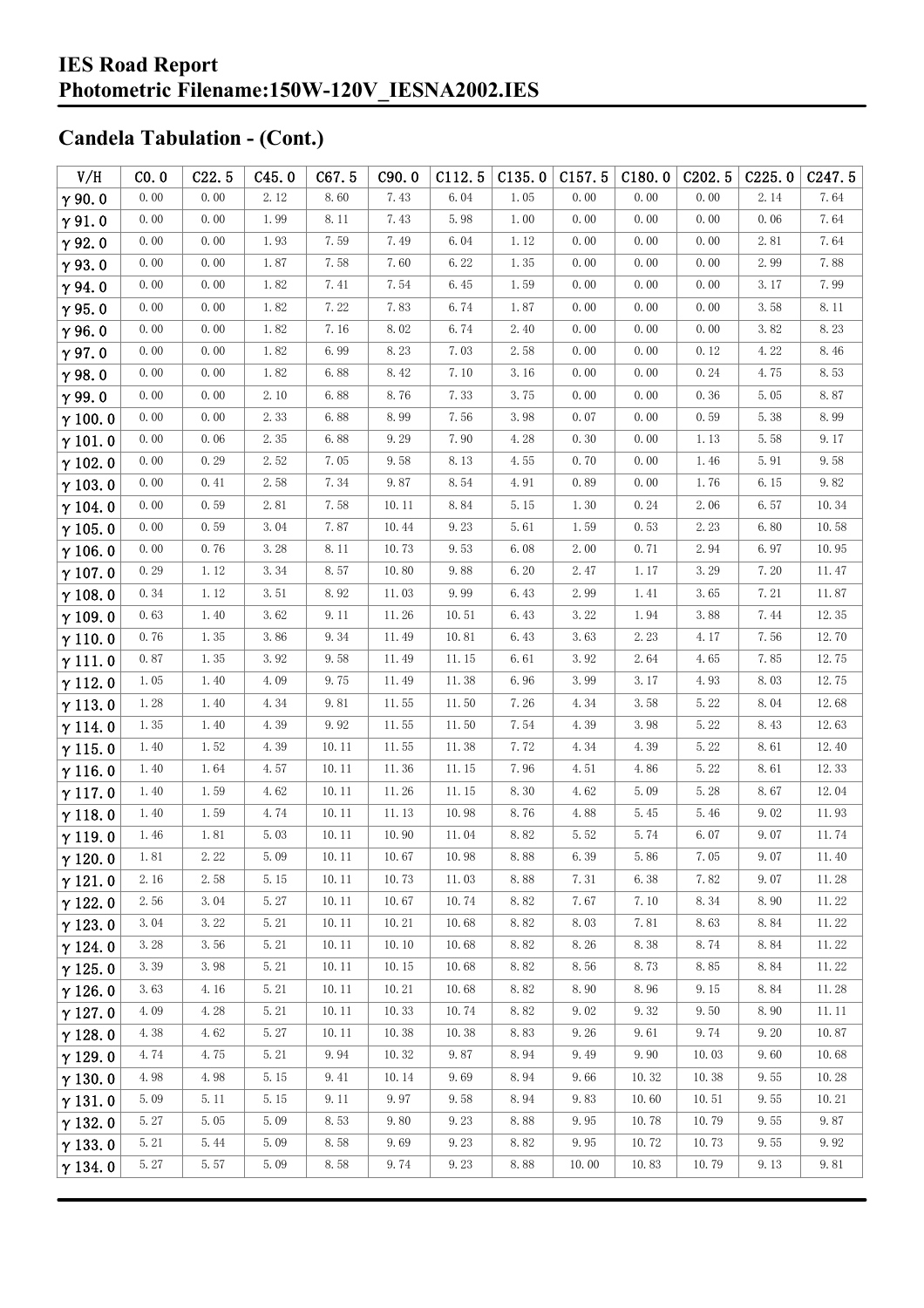| V/H            | CO.0  | C22.5 | C45.0 | C67.5 | C90.0 | C112.5 | C135.0 | C157.5 | C180.0 | C <sub>2</sub> 02.5  | C225.0  | C247.5 |
|----------------|-------|-------|-------|-------|-------|--------|--------|--------|--------|----------------------|---------|--------|
| $\gamma$ 135.0 | 6.14  | 5.62  | 5.15  | 8.35  | 9.63  | 9.23   | 8.82   | 9.95   | 10.95  | 10.61                | 8.84    | 9.81   |
| $\gamma$ 136.0 | 6.66  | 5.74  | 5.15  | 8.34  | 9.57  | 9.23   | 8.18   | 10.00  | 10.89  | 10.61                | 8.79    | 9.87   |
| $\gamma$ 137.0 | 7.03  | 5.75  | 5.15  | 8.34  | 9.34  | 9.23   | 7.95   | 10.25  | 10.83  | 10.44                | 8.25    | 9.75   |
| $\gamma$ 138.0 | 7.31  | 5.75  | 5.21  | 8.34  | 9.34  | 9.23   | 7.95   | 10.19  | 10.83  | 10.44                | 8.03    | 9.92   |
| $\gamma$ 139.0 | 6.41  | 6.10  | 5.04  | 8.34  | 9.28  | 9.23   | 7.83   | 10.19  | 10.78  | 10.44                | 8.03    | 9.87   |
| $\gamma$ 140.0 | 6.44  | 6.04  | 4.98  | 8.34  | 9.28  | 9.29   | 7.72   | 10.19  | 10.83  | 10.50                | 7.91    | 9.87   |
| $\gamma$ 141.0 | 7.75  | 6.10  | 4.92  | 8.11  | 9.28  | 9.12   | 7.72   | 10.19  | 10.96  | 10.56                | 7.96    | 9.87   |
| $\gamma$ 142.0 | 7.97  | 6.10  | 4.75  | 7.99  | 9.28  | 9.06   | 7.66   | 10.13  | 11.33  | 10.67                | 7.91    | 9.92   |
| $\gamma$ 143.0 | 7.97  | 6.27  | 4.63  | 7.69  | 9.28  | 9.06   | 7.72   | 10.13  | 12.06  | 10.61                | 8.14    | 9.81   |
| $\gamma$ 144.0 | 7.85  | 6.34  | 4.68  | 7.64  | 9.34  | 9.06   | 7.77   | 10.13  | 12.01  | 10.61                | 8.50    | 9.64   |
| $\gamma$ 145.0 | 7.97  | 6.34  | 4.62  | 7.58  | 9.22  | 9.06   | 8.07   | 10.13  | 12.07  | 10.61                | 8.80    | 9.64   |
| $\gamma$ 146.0 | 8.08  | 6.62  | 4.68  | 7.58  | 9.22  | 9.06   | 8.25   | 10.13  | 12.30  | 10.86                | 9.20    | 9.46   |
| $\gamma$ 147.0 | 8.43  | 6.68  | 5.04  | 7.58  | 9.22  | 9.06   | 8.48   | 10.13  | 12.48  | 11.03                | 9.43    | 9.40   |
| $\gamma$ 148.0 | 8.60  | 6.85  | 5.21  | 7.58  | 9.17  | 9.06   | 8.82   | 10.12  | 12.65  | 11.03                | 9.96    | 9.40   |
| $\gamma$ 149.0 | 8.61  | 6.81  | 5.44  | 7.58  | 9.11  | 9.06   | 9.06   | 10.06  | 14.75  | 11.03                | 10.49   | 9.40   |
| $\gamma$ 150.0 | 8.67  | 6.87  | 5.85  | 7.58  | 9.05  | 9.06   | 9.00   | 10.00  | 11.95  | 11.03                | 10.78   | 9.11   |
| $\gamma$ 151.0 | 8.67  | 6.87  | 5.97  | 7.58  | 8.88  | 9.06   | 9.00   | 9.95   | 11.65  | 11.03                | 10.72   | 8.92   |
| $\gamma$ 152.0 | 8.67  | 6.87  | 6.32  | 7.58  | 8.82  | 9.06   | 9.05   | 9.77   | 11.30  | 11.03                | 10.72   | 8.75   |
| $\gamma$ 153.0 | 8.67  | 6.98  | 6.61  | 7.58  | 8.69  | 9.06   | 8.94   | 9.72   | 11.30  | 11.09                | 10.66   | 8.75   |
| $\gamma$ 154.0 | 8.67  | 6.92  | 7.03  | 7.75  | 8.52  | 9.06   | 8.88   | 9.76   | 10.95  | 10.96                | 10.53   | 8.69   |
| $\gamma$ 155.0 | 8.56  | 6.98  | 7.03  | 7.93  | 8.06  | 9.12   | 8.88   | 9.48   | 10.60  | 10.84                | 10.23   | 8.58   |
| $\gamma$ 156.0 | 8.44  | 7.04  | 7.14  | 7.99  | 7.95  | 9.00   | 8.71   | 9.19   | 10.19  | 10.50                | 9.83    | 8.34   |
| $\gamma$ 157.0 | 8.31  | 6.98  | 7.26  | 8.11  | 7.60  | 9.00   | 8.53   | 9.13   | 9.96   | 10.03                | 9.59    | 8.34   |
| $\gamma$ 158.0 | 8.14  | 6.98  | 7.31  | 8.16  | 7.60  | 8.83   | 8.35   | 9.19   | 9.72   | 9.80                 | 9.25    | 8.28   |
| $\gamma$ 159.0 | 8.08  | 6.98  | 7.50  | 8.16  | 7.54  | 8.76   | 8.12   | 9.13   | 9.55   | 9.56                 | 9.19    | 8.28   |
| $\gamma$ 160.0 | 7.97  | 7.10  | 7.56  | 8.22  | 7.79  | 8.48   | 8.06   | 8.96   | 9.60   | 9.44                 | 9.07    | 8.28   |
| $\gamma$ 161.0 | 7.97  | 7.21  | 7.67  | 8.11  | 8.13  | 8.02   | 8.06   | 8.96   | 9.43   | 9.33                 | 9.07    | 8.28   |
| $\gamma$ 162.0 | 7.91  | 7.21  | 7.79  | 8.16  | 8.48  | 7.73   | 8.06   | 8.96   | 9.25   | 9.27                 | 9.02    | 8.29   |
| $\gamma$ 163.0 | 7.91  | 7.33  | 7.79  | 8.05  | 8.65  | 7.61   | 8.06   | 8.90   | 9.13   | 9.21                 | 8.96    | 8.52   |
| $\gamma$ 164.0 | 7.67  | 7.51  | 8.03  | 7.99  | 8.59  | 7.61   | 8.06   | 8.90   | 9.07   | 9.21                 | 8.96    | 8.64   |
| $\gamma$ 165.0 | 7.61  | 7.51  | 7.97  | 7.99  | 8.59  | 7.79   | 8.07   | 8.96   | 8.84   | $9.\,\allowbreak 21$ | $8.\96$ | 8.64   |
| $\gamma$ 166.0 | 7.67  | 7.80  | 8.08  | 7.93  | 8.65  | 8.08   | 8.25   | 9.02   | 8.84   | 9.27                 | 8.97    | 8.75   |
| $\gamma$ 167.0 | 7.67  | 8.08  | 8.54  | 7.93  | 9.17  | 8.83   | 8.43   | 9.27   | 9.20   | 9.53                 | 9.51    | 9.14   |
| $\gamma$ 168.0 | 8.13  | 8.90  | 9.07  | 8.16  | 9.34  | 9.23   | 8.77   | 10.25  | 10.17  | 10.45                | 10.32   | 10.18  |
| $\gamma$ 169.0 | 8.79  | 9.43  | 9.66  | 8.28  | 9.45  | 9.30   | 9.13   | 10.78  | 11.10  | 10.93                | 10.67   | 10.69  |
| $\gamma$ 170.0 | 9.30  | 9.73  | 9.83  | 8.46  | 10.04 | 9.71   | 9.71   | 11.18  | 11.79  | 11.73                | 11.25   | 10.98  |
| $\gamma$ 171.0 | 9.79  | 9.97  | 9.96  | 8.87  | 10.38 | 10.11  | 9.99   | 11.35  | 12.12  | 12.32                | 11.25   | 10.98  |
| $\gamma$ 172.0 | 10.42 | 10.14 | 10.30 | 8.92  | 10.38 | 10.17  | 10.05  | 11.41  | 12.12  | 12.32                | 11.25   | 11.04  |
| $\gamma$ 173.0 | 10.78 | 10.26 | 10.42 | 9.05  | 10.56 | 10.45  | 10.11  | 11.29  | 12.12  | 12.36                | 11.18   | 10.98  |
| $\gamma$ 174.0 | 10.78 | 10.37 | 10.53 | 9.05  | 10.56 | 10.52  | 10.29  | 11.12  | 12.12  | 12.20                | 11.06   | 10.98  |
| $\gamma$ 175.0 | 11.01 | 10.56 | 10.72 | 9.11  | 10.79 | 10.74  | 10.34  | 11.18  | 11.71  | 12.19                | 11.01   | 10.87  |
| $\gamma$ 176.0 | 11.24 | 10.67 | 10.78 | 9.34  | 10.73 | 10.68  | 10.34  | 10.94  | 11.41  | 11.96                | 11.01   | 10.75  |
| $\gamma$ 177.0 | 11.30 | 10.79 | 10.78 | 9.34  | 10.56 | 10.50  | 10.17  | 10.65  | 10.95  | 11.55                | 10.82   | 10.69  |
| $\gamma$ 178.0 | 11.25 | 10.79 | 10.78 | 9.34  | 10.21 | 10.04  | 10.17  | 10.36  | 10.78  | 11.20                | 10.60   | 10.45  |
| $\gamma$ 179.0 | 11.25 | 10.79 | 10.66 | 9.34  | 9.81  | 9.75   | 10.17  | 10.30  | 10.49  | 11.20                | 10.60   | 10.47  |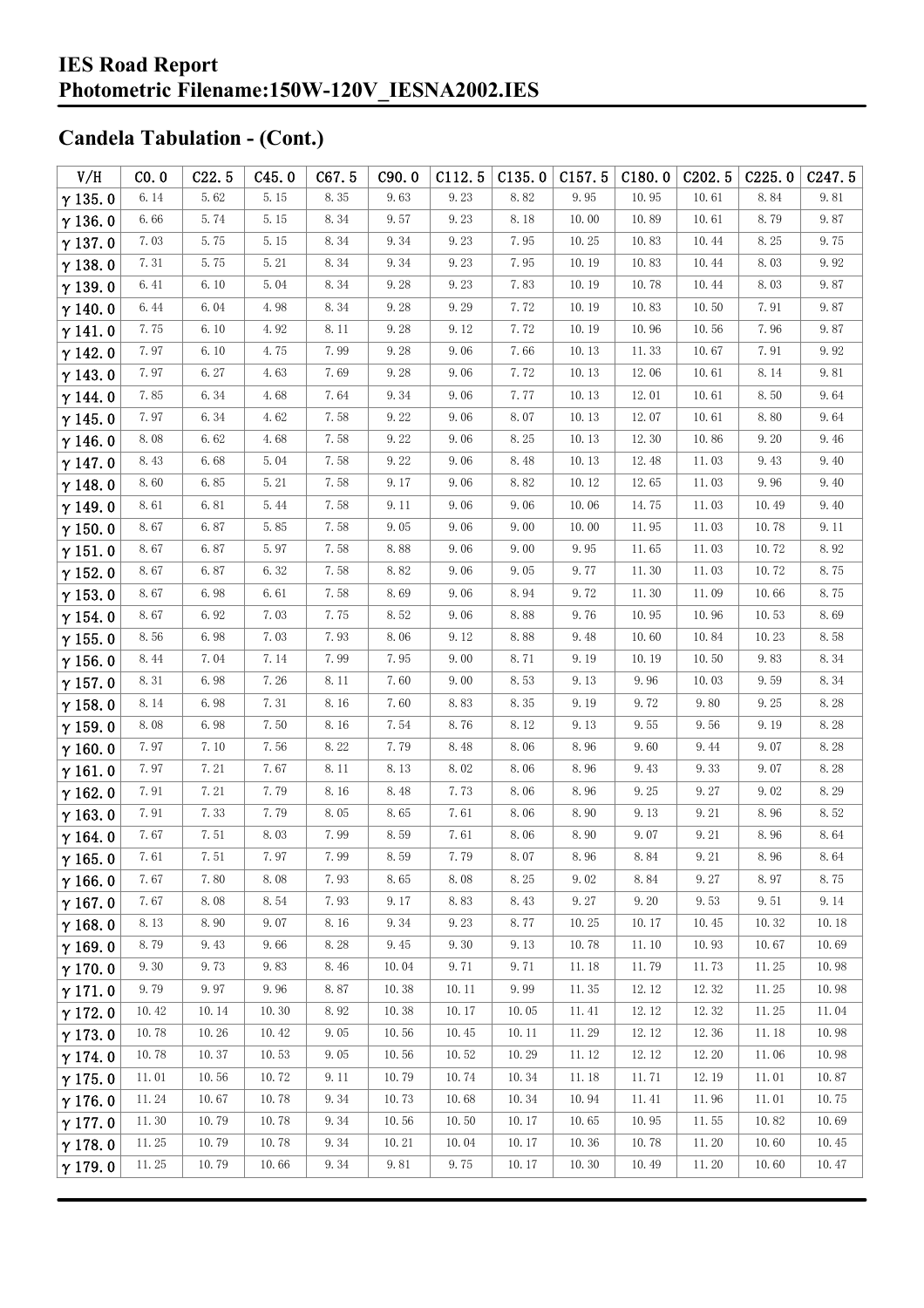| V/H            | CO.0    | C22.5   | C45.0   | C67.5   | C90.0 | C112.5 | C135.0 | C157.5 | C180.0 | C202.5 | C225.0 | C <sub>247.5</sub> |
|----------------|---------|---------|---------|---------|-------|--------|--------|--------|--------|--------|--------|--------------------|
| $\gamma$ 180.0 | 11.25   | 11.25   | 11.25   | 11.25   | 11.25 | 11.25  | 11.25  | 11.25  | 11.25  | 11.25  | 11.25  | 11.25              |
| V/H            | C270.0  | C292.5  | C315.0  | C337.5  |       |        |        |        |        |        |        |                    |
| $\gamma$ 0.0   | 5072.17 | 5072.17 | 5072.17 | 5072.17 |       |        |        |        |        |        |        |                    |
| $\gamma$ 1.0   | 5074.64 | 5098.20 | 5120.29 | 5136.48 |       |        |        |        |        |        |        |                    |
| $\gamma$ 2.0   | 5072.24 | 5119.96 | 5164.58 | 5191.89 |       |        |        |        |        |        |        |                    |
| $\gamma$ 3.0   | 5064.69 | 5141.04 | 5207.51 | 5243.91 |       |        |        |        |        |        |        |                    |
| $\gamma$ 4.0   | 5063.97 | 5162.11 | 5247.38 | 5297.91 |       |        |        |        |        |        |        |                    |
| $\gamma$ 5.0   | 5061.46 | 5181.11 | 5286.12 | 5354.50 |       |        |        |        |        |        |        |                    |
| $\gamma$ 6.0   | 5058.92 | 5198.21 | 5323.28 | 5407.00 |       |        |        |        |        |        |        |                    |
| $\gamma$ 7.0   | 5058.27 | 5213.40 | 5360.02 | 5458.53 |       |        |        |        |        |        |        |                    |
| $\gamma$ 8.0   | 5059.52 | 5234.10 | 5398.64 | 5504.65 |       |        |        |        |        |        |        |                    |
| $\gamma$ 9.0   | 5060.16 | 5256.87 | 5436.23 | 5542.55 |       |        |        |        |        |        |        |                    |
| $\gamma$ 10.0  | 5059.54 | 5277.78 | 5474.54 | 5580.39 |       |        |        |        |        |        |        |                    |
| $\gamma$ 11.0  | 5058.91 | 5302.63 | 5508.52 | 5621.29 |       |        |        |        |        |        |        |                    |
| $\gamma$ 12.0  | 5060.16 | 5333.24 | 5539.84 | 5662.75 |       |        |        |        |        |        |        |                    |
| $\gamma$ 13.0  | 5060.17 | 5366.26 | 5571.98 | 5706.35 |       |        |        |        |        |        |        |                    |
| $\gamma$ 14.0  | 5064.48 | 5396.88 | 5604.62 | 5740.81 |       |        |        |        |        |        |        |                    |
| $\gamma$ 15.0  | 5069.50 | 5425.26 | 5637.01 | 5773.90 |       |        |        |        |        |        |        |                    |
| $\gamma$ 16.0  | 5075.82 | 5452.67 | 5668.34 | 5802.47 |       |        |        |        |        |        |        |                    |
| $\gamma$ 17.0  | 5093.92 | 5478.80 | 5701.58 | 5832.82 |       |        |        |        |        |        |        |                    |
| $\gamma$ 18.0  | 5113.08 | 5506.21 | 5731.99 | 5862.67 |       |        |        |        |        |        |        |                    |
| $\gamma$ 19.0  | 5138.04 | 5531.90 | 5763.40 | 5890.21 |       |        |        |        |        |        |        |                    |
| $\gamma$ 20.0  | 5163.05 | 5558.87 | 5795.21 | 5921.26 |       |        |        |        |        |        |        |                    |
| $\gamma$ 21.0  | 5192.17 | 5583.76 | 5828.76 | 5959.73 |       |        |        |        |        |        |        |                    |
| $\gamma$ 22.0  | 5217.07 | 5614.10 | 5862.08 | 5999.56 |       |        |        |        |        |        |        |                    |
| $\gamma$ 23.0  | 5247.63 | 5645.44 | 5890.51 | 6039.88 |       |        |        |        |        |        |        |                    |
| $\gamma$ 24.0  | 5282.25 | 5677.11 | 5917.31 | 6074.94 |       |        |        |        |        |        |        |                    |
| $\gamma$ 25.0  | 5310.87 | 5709.37 | 5938.96 | 6100.95 |       |        |        |        |        |        |        |                    |
| $\gamma$ 26.0  | 5342.57 | 5744.23 | 5960.89 | 6127.69 |       |        |        |        |        |        |        |                    |
| $\gamma$ 27.0  | 5373.03 | 5779.23 | 5982.60 | 6152.28 |       |        |        |        |        |        |        |                    |
| $\gamma$ 28.0  | 5404.25 | 5807.36 | 6002.54 | 6173.82 |       |        |        |        |        |        |        |                    |
| $\gamma$ 29.0  | 5437.72 | 5831.02 | 6020.07 | 6193.80 |       |        |        |        |        |        |        |                    |
| $\gamma$ 30.0  | 5466.39 | 5854.40 | 6041.43 | 6208.14 |       |        |        |        |        |        |        |                    |
| $\gamma$ 31.0  | 5495.00 | 5871.73 | 6060.66 | 6210.24 |       |        |        |        |        |        |        |                    |
| $\gamma$ 32.0  | 5525.84 | 5891.44 | 6074.98 | 6205.91 |       |        |        |        |        |        |        |                    |
| $\gamma$ 33.0  | 5550.85 | 5909.25 | 6081.65 | 6198.21 |       |        |        |        |        |        |        |                    |
| $\gamma$ 34.0  | 5578.93 | 5928.54 | 6083.01 | 6186.41 |       |        |        |        |        |        |        |                    |
| $\gamma$ 35.0  | 5612.31 | 5948.05 | 6081.75 | 6165.96 |       |        |        |        |        |        |        |                    |
| $\gamma$ 36.0  | 5639.58 | 5965.41 | 6071.83 | 6135.25 |       |        |        |        |        |        |        |                    |
| $\gamma$ 37.0  | 5671.23 | 5985.07 | 6057.89 | 6094.02 |       |        |        |        |        |        |        |                    |
| $\gamma$ 38.0  | 5700.46 | 6007.23 | 6041.29 | 6044.94 |       |        |        |        |        |        |        |                    |
| $\gamma$ 39.0  | 5725.61 | 6024.13 | 6024.52 | 5993.16 |       |        |        |        |        |        |        |                    |
| $\gamma$ 40.0  | 5741.24 | 6037.24 | 6006.24 | 5941.69 |       |        |        |        |        |        |        |                    |
| $\gamma$ 41.0  | 5750.31 | 6046.26 | 5990.17 | 5886.94 |       |        |        |        |        |        |        |                    |
| $\gamma$ 42.0  | 5750.98 | 6056.73 | 5981.41 | 5829.10 |       |        |        |        |        |        |        |                    |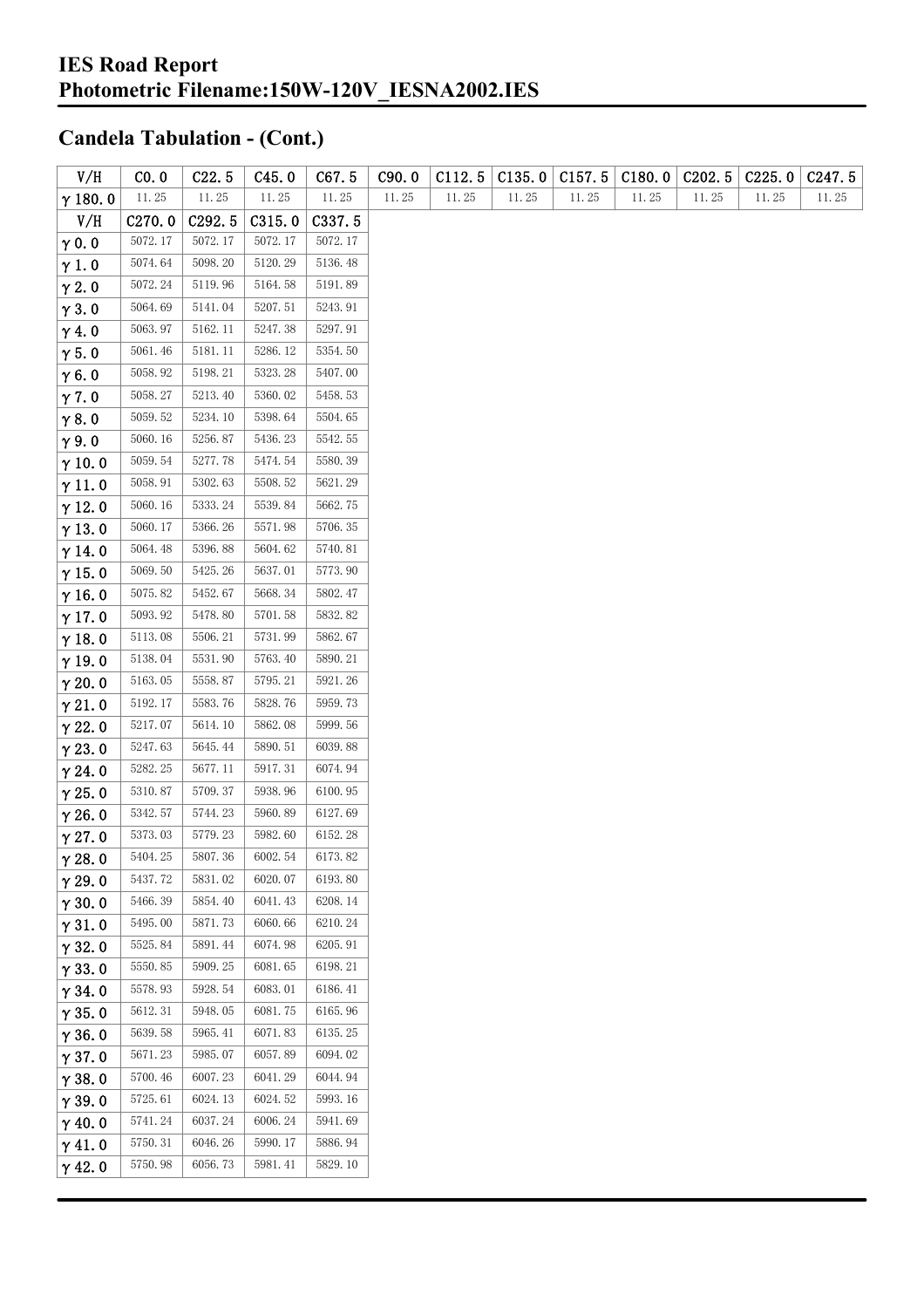| V/H            | C270.0  | C <sub>292.5</sub> | C315.0  | C337.5  |
|----------------|---------|--------------------|---------|---------|
| $\gamma$ 43.0  | 5753.47 | 6071.28            | 5974.30 | 5763.96 |
| $\gamma$ 44.0  | 5748.52 | 6085.46            | 5967.81 | 5701.70 |
| $\gamma$ 45. 0 | 5744.74 | 6092.37            | 5957.15 | 5631.22 |
| $\gamma$ 46. 0 | 5738.44 | 6095.62            | 5946.87 | 5548.14 |
| $\gamma$ 47.0  | 5735.84 | 6097.55            | 5932.15 | 5450.18 |
| $\gamma$ 48.0  | 5733.35 | 6098.17            | 5915.29 | 5342.73 |
| $\gamma$ 49.0  | 5733.30 | 6097.58            | 5894.47 | 5227.08 |
| $\gamma$ 50.0  | 5727.79 | 6093.25            | 5861.15 | 5105.88 |
| $\gamma$ 51.0  | 5719.52 | 6079.42            | 5820.05 | 4976.83 |
| $\gamma$ 52.0  | 5713.08 | 6060.29            | 5762.18 | 4847.28 |
| $\gamma$ 53.0  | 5706.28 | 6036.65            | 5688.46 | 4715.23 |
| $\gamma$ 54.0  | 5694.85 | 6004.63            | 5617.38 | 4581.75 |
| $\gamma$ 55.0  | 5677.57 | 5971.98            | 5537.26 | 4447.82 |
| $\gamma$ 56. 0 | 5659.02 | 5938.71            | 5452.18 | 4309.43 |
| $\gamma$ 57.0  | 5643.00 | 5903.46            | 5364.65 | 4154.00 |
| $\gamma$ 58.0  | 5632.37 | 5859.17            | 5267.95 | 3956.24 |
| $\gamma$ 59.0  | 5615.23 | 5806.07            | 5168.84 | 3698.91 |
| $\gamma$ 60.0  | 5594.92 | 5751.48            | 5060.05 | 3390.52 |
| $\gamma$ 61.0  | 5571.85 | 5689.06            | 4946.66 | 3018.50 |
| $\gamma$ 62.0  | 5553.29 | 5621.92            | 4814.61 | 2620.17 |
| $\gamma$ 63. 0 | 5533.40 | 5552.19            | 4662.46 | 2224.62 |
| $\gamma$ 64.0  | 5504.76 | 5488.52            | 4495.34 | 1836.39 |
| $\gamma$ 65.0  | 5474.90 | 5424.24            | 4299.75 | 1488.62 |
| $\gamma$ 66.0  | 5445.73 | 5346.83            | 4079.84 | 1141.56 |
| $\gamma$ 67. 0 | 5420.71 | 5255.86            | 3825.44 | 812.45  |
| $\gamma$ 68.0  | 5396.25 | 5152.98            | 3529.43 | 589.26  |
| $\gamma$ 69.0  | 5371.87 | 5047.56            | 3203.16 | 436.36  |
| $\gamma$ 70.0  | 5347.21 | 4930.20            | 2874.13 | 316.80  |
| $\gamma$ 71.0  | 5313.17 | 4802.14            | 2507.16 | 233.83  |
| $\gamma$ 72.0  | 5235.63 | 4668.21            | 2140.48 | 185.43  |
| $\gamma$ 73.0  | 5029.48 | 4529.55            | 1850.55 | 162.29  |
| $\gamma$ 74. 0 | 4642.00 | 4375.54            | 1561.79 | 147.33  |
| $\gamma$ 75.0  | 3861.55 | 4194.33            | 1273.05 | 133.99  |
| $\gamma$ 76.0  | 3168.28 | 3799.44            | 1007.01 | 119.90  |
| $\gamma$ 77.0  | 2571.12 | 3324.32            | 746.48  | 103.98  |
| $\gamma$ 78.0  | 2273.06 | 2853.16            | 519.13  | 91.39   |
| $\gamma$ 79.0  | 1904.34 | 2440.45            | 268.34  | 81.37   |
| $\gamma$ 80.0  | 1457.87 | 1864.28            | 136.60  | 67.02   |
| $\gamma$ 81. 0 | 1010.31 | 1413.33            | 91.06   | 47.09   |
| $\gamma$ 82.0  | 562.75  | 964.49             | 66.85   | 27.12   |
| $\gamma$ 83.0  | 361.41  | 554.77             | 43.06   | 10.18   |
| $\gamma$ 84.0  | 178.40  | 275.83             | 20.62   | 4.22    |
| $\gamma$ 85.0  | 44.04   | 112.41             | 9.97    | 3.45    |
| $\gamma$ 86.0  | 19.67   | 29.82              | 7.73    | 2.29    |
| γ87.0          | 14.66   | 14.71              | 5.55    | 0.95    |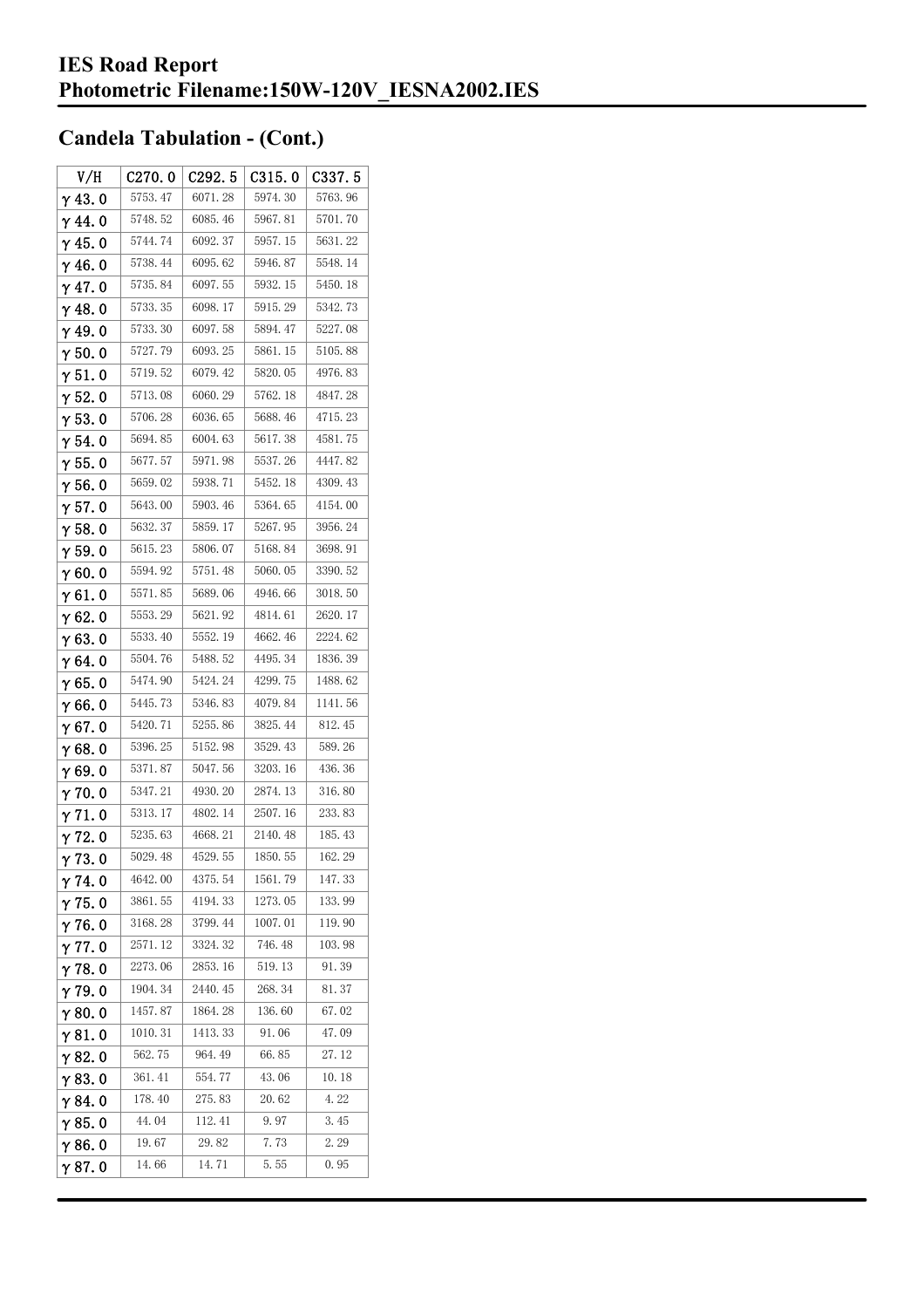| V/H             | C270.0 | C292.5 | C315.0 | C337.5 |
|-----------------|--------|--------|--------|--------|
| $\gamma$ 88.0   | 12.06  | 10.15  | 3.17   | 0.00   |
| γ89.0           | 9.36   | 8.64   | 2.40   | 0.00   |
| $\gamma$ 90. 0  | 8.88   | 7.96   | 2.16   | 0.00   |
| $\gamma$ 91.0   | 8.71   | 7.45   | 1.93   | 0.00   |
| γ92.0           | 8.48   | 7.15   | 1.87   | 0.00   |
| $\gamma$ 93. O  | 8.48   | 7.08   | 1.76   | 0.00   |
| $\gamma$ 94.0   | 8.58   | 6.97   | 1.75   | 0.00   |
| $\gamma$ 95.0   | 8.75   | 6.80   | 1.75   | 0.00   |
| γ96.0           | 9.04   | 6. 68  | 1.75   | 0.00   |
| $\gamma$ 97. 0  | 9.22   | 6.68   | 1.75   | 0.00   |
| $\gamma$ 98.0   | 9.57   | 6.51   | 1.75   | 0.00   |
| γ99.0           | 9.86   | 6.57   | 1.75   | 0.00   |
| $\gamma$ 100.0  | 10.32  | 6.51   | 1.81   | 0.00   |
| $\gamma$ 101. 0 | 10.61  | 6. 62  | 1.98   | 0.00   |
| $\gamma$ 102.0  | 11.01  | 6.85   | 2.28   | 0.00   |
| $\gamma$ 103. 0 | 11.32  | 7.03   | 2.22   | 0.12   |
| γ 104. 0        | 12.01  | 7.26   | 2.45   | 0.34   |
| $\gamma$ 105. 0 | 12.52  | 7.61   | 2.51   | 0.30   |
| $\gamma$ 106.0  | 12.81  | 7.90   | 2.56   | 0.47   |
| $\gamma$ 107. 0 | 13.11  | 8.30   | 2.81   | 0.70   |
| $\gamma$ 108. 0 | 13.45  | 8.53   | 2.81   | 0.76   |
| $\gamma$ 109.0  | 13.63  | 8. 71  | 3.14   | 0.93   |
| $\gamma$ 110. 0 | 14.09  | 8.94   | 3.21   | 0.93   |
| γ111.0          | 14. 21 | 9.00   | 3.32   | 1.10   |
| $\gamma$ 112. 0 | 14.44  | 9.23   | 3.45   | 1.29   |
| $\gamma$ 113. 0 | 14.44  | 9.35   | 3.56   | 1.40   |
| γ 114. 0        | 14.44  | 9.35   | 3.74   | 1.46   |
| $\gamma$ 115.0  | 14.44  | 9.46   | 4.03   | 1.40   |
| $\gamma$ 116.0  | 14.44  | 9.41   | 4.09   | 1.40   |
| $\gamma$ 117. 0 | 14.44  | 9.41   | 4.38   | 1.40   |
| $\gamma$ 118. 0 | 14. 44 | 9. 41  | 4.55   | 1.40   |
| γ119.0          | 14.44  | 9.41   | 4.78   | 1.81   |
| $\gamma$ 120.0  | 14.44  | 9.41   | 4.97   | 2. 39  |
| $\gamma$ 121.0  | 14.44  | 9.41   | 5.03   | 2.63   |
| $\gamma$ 122. 0 | 14.50  | 9.41   | 5.14   | 2.81   |
| $\gamma$ 123.0  | 14.33  | 9.46   | 5.08   | 2. 92  |
| γ 124. 0        | 14.16  | 9.35   | 5.08   | 2.98   |
| $\gamma$ 125.0  | 13.93  | 9.35   | 5.03   | 3.44   |
| γ 126. 0        | 13.87  | 9.35   | 4.74   | 3.69   |
| $\gamma$ 127. 0 | 13.87  | 9.41   | 4.68   | 3.98   |
| $\gamma$ 128. 0 | 13.87  | 9.29   | 4.62   | 4.04   |
| $\gamma$ 129. 0 | 13.75  | 8.84   | 4.61   | 4.09   |
| $\gamma$ 130. 0 | 13.24  | 8.77   | 4.61   | 4.38   |
| $\gamma$ 131.0  | 12.78  | 8.54   | 4.61   | 4.39   |
| $\gamma$ 132. 0 | 12.59  | 8.26   | 4.61   | 4.68   |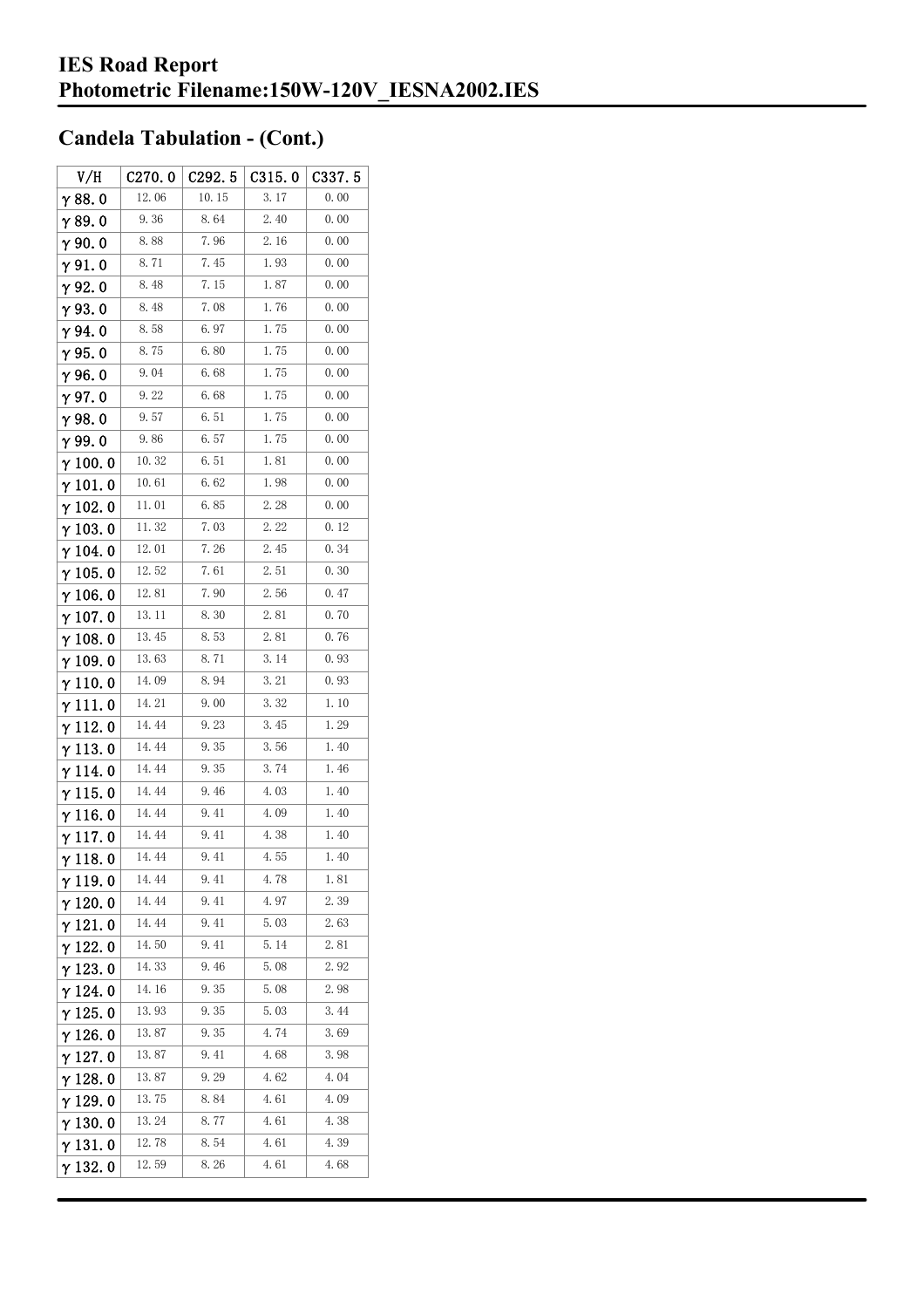| V/H             | C270.0 | C292.5 | C315.0 | C337.5 |
|-----------------|--------|--------|--------|--------|
| $\gamma$ 133.0  | 12.25  | 8.13   | 4.61   | 4.91   |
| $\gamma$ 134.0  | 12.01  | 7.90   | 4.61   | 5.15   |
| $\gamma$ 135. 0 | 11.89  | 7.84   | 4.61   | 5.44   |
| γ136.0          | 11.78  | 7.84   | 4.61   | 5.68   |
| $\gamma$ 137.0  | 11.72  | 7.90   | 4.61   | 5.62   |
| $\gamma$ 138. 0 | 11.49  | 7.73   | 4.61   | 5.68   |
| γ139.0          | 11.26  | 7.67   | 4.61   | 5.85   |
| $\gamma$ 140. 0 | 11.26  | 7.50   | 4.67   | 5.97   |
| $\gamma$ 141.0  | 11.09  | 7.21   | 4.68   | 6.03   |
| $\gamma$ 142.0  | 10.84  | 6.74   | 4.80   | 6.03   |
| γ143.0          | 10.61  | 6.62   | 5.03   | 6.03   |
| γ 144. 0        | 10.56  | 6.39   | 5.14   | 6.03   |
| $\gamma$ 145. 0 | 10.38  | 6.39   | 5.31   | 6.03   |
| $\gamma$ 146.0  | 10.27  | 6.34   | 5.60   | 6.03   |
| γ147.0          | 10.15  | 6.28   | 5.78   | 6.08   |
| $\gamma$ 148.0  | 9.92   | 6.16   | 6.07   | 6. 14  |
| $\gamma$ 149.0  | 9.75   | 6.15   | 6.42   | 6.27   |
| $\gamma$ 150.0  | 9.58   | 6.15   | 6.66   | 6.38   |
| $\gamma$ 151.0  | 9.40   | 6.15   | 6.89   | 6.61   |
| $\gamma$ 152. 0 | 9.12   | 6.15   | 7.18   | 6.84   |
| $\gamma$ 153. 0 | 8.76   | 6.15   | 7.59   | 6.97   |
| γ 154. 0        | 8.19   | 6.15   | 7.66   | 7.08   |
| $\gamma$ 155. 0 | 8.00   | 6.45   | 7.83   | 7.14   |
| $\gamma$ 156. 0 | 7.72   | 6.67   | 7.95   | 7.08   |
| $\gamma$ 157. 0 | 7.60   | 6.96   | 7.95   | 7.08   |
| $\gamma$ 158. 0 | 7.54   | 7.03   | 7.95   | 7.20   |
| $\gamma$ 159.0  | 7.60   | 7.14   | 8.06   | 7.26   |
| $\gamma$ 160.0  | 7.76   | 7.31   | 8.00   | 7.43   |
| $\gamma$ 161. 0 | 8.00   | 7.49   | 8.06   | 7.49   |
| $\gamma$ 162.0  | 8.12   | 7.61   | 8.00   | 7.50   |
| $\gamma$ 163.0  | 8.12   | 7.67   | 8.23   | 7.56   |
| $\gamma$ 164. 0 | 8. 12  | 7.67   | 8.35   | 7.61   |
| $\gamma$ 165. 0 | 8.12   | 7.79   | 8.53   | 7.67   |
| $\gamma$ 166.0  | 8.18   | 7.84   | 8.76   | 7.67   |
| $\gamma$ 167.0  | 8.46   | 8.06   | 8.94   | 7.67   |
| $\gamma$ 168.0  | 8.75   | 8.48   | 9.58   | 8.23   |
| $\gamma$ 169.0  | 8.92   | 8.71   | 9.81   | 9.23   |
| $\gamma$ 170.0  | 9.17   | 8.89   | 10.22  | 9.77   |
| $\gamma$ 171. 0 | 9.56   | 9.18   | 10.63  | 10.12  |
| $\gamma$ 172. 0 | 9.80   | 9.41   | 10.81  | 10.35  |
| $\gamma$ 173.0  | 9.75   | 9.64   | 10.87  | 10.42  |
| $\gamma$ 174.0  | 9.80   | 9.81   | 10.87  | 10.59  |
| $\gamma$ 175. 0 | 9.91   | 10.05  | 10.98  | 10.65  |
| $\gamma$ 176.0  | 9.92   | 10.17  | 11.10  | 10.65  |
| γ177.0          | 9.92   | 10.40  | 11.04  | 10.65  |